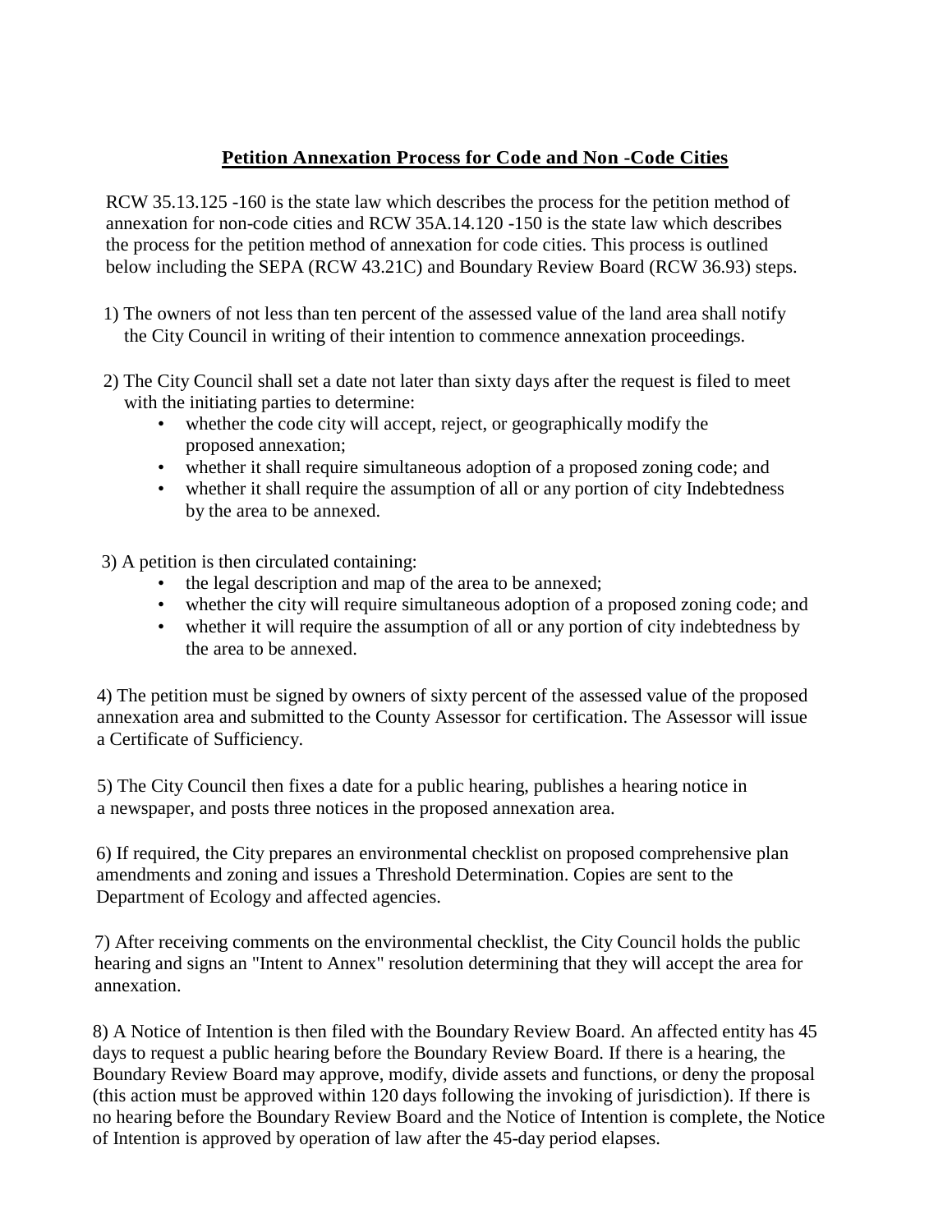9) The Boundary Review Board then sends to the City, either its written Hearing Decision or a Certification of the Expiration of the 45-Day Period.

10) The City then adopts an ordinance officially annexing the area (including any modifications that the Boundary Review Board has made).

11) This Final Ordinance and the recording fee are sent to the Boundary Review Board Office.

12) The Boundary Review Board Director will verify that the legal description is the same as approved by the Boundary Review Board and will record one copy with the (YOUR) County Auditor and file two copies with the (YOUR) County Assessor and one with the (YOUR) County Board of Commissioners.

13) The Boundary Review Board then notifies the various county departments and affected agencies of the changed boundaries.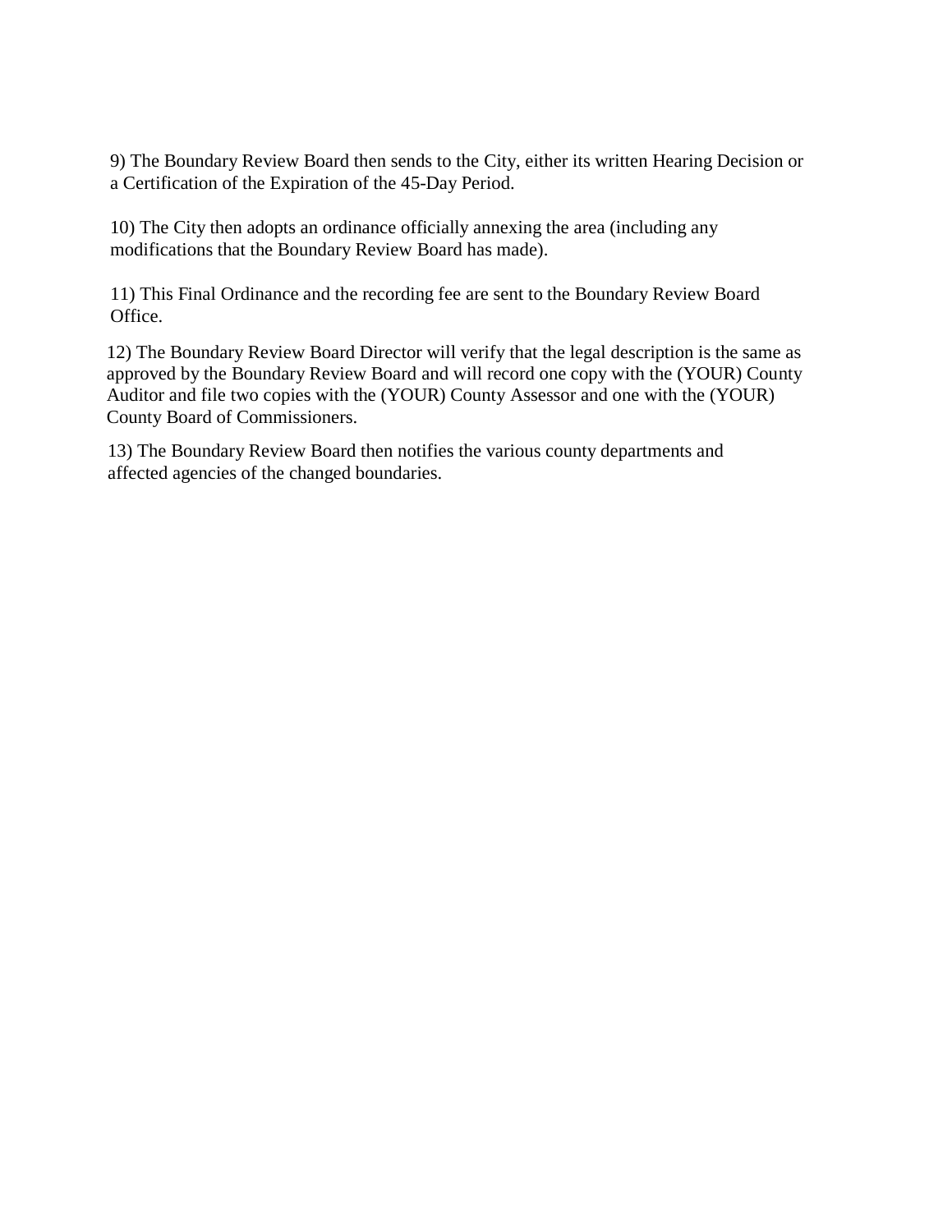# **LAND OWNER/VOTER PETITION ANNEXATION PROCESS**

RCW 35A.14 and 35.13 are the state Laws that describe the process for the revised petition method of annexation for cities. This process is outlined below, including the SEPA (RCW 43.21C) and Boundary Review Board (RCW 36.93) steps.

1) The owners of not less than ten percent of the acreage OR not less than ten percent of the residents of the area (non-code cities) to be annexed shall notify the City Council in writing of their intention to commence annexation proceedings.

2) The City Council shall set a date not later than sixty days after the request is filed to meet with the initiating parties to determine:

- whether the city will accept, reject, or geographically modify the proposed annexation;
- whether it shall require simultaneous adoption of a proposed zoning code; and
- whether it shall require the assumption of all or any portion of city indebtedness by the area to be annexed.
- 3) A petition is then circulated containing:
	- the legal description and map of the area to be annexed;
	- whether the city will require simultaneous adoption of the comprehensive plan (non. code city) or a proposed zoning regulation (code city), and
	- whether it will require the assumption of all or any portion of city indebtedness by the area to be annexed.
- 4) The petition must be signed by:
	- owners of the majority of the acreage AND
	- a majority of the registered voters of the proposed annexation area.
	- If no residents exist within the proposed annexation area, the petition must be signed by the owners of the majority of the acreage.

5) The petition containing the signatures of property owners must be submitted to the County Assessor for certification. The Assessor will issue a Certificate of Sufficiency. RCW 35A.01.040 (9).

6) The petition containing the signatures of registered voters must be submitted to the County Auditor for certification. The Auditor will issue a Certificate of Sufficiency. RCW 35A.Ol.040 (9).

7) The City Council then fixes a date for a public hearing, publishes a hearing notice in a newspaper, and posts three notices in the proposed annexation area.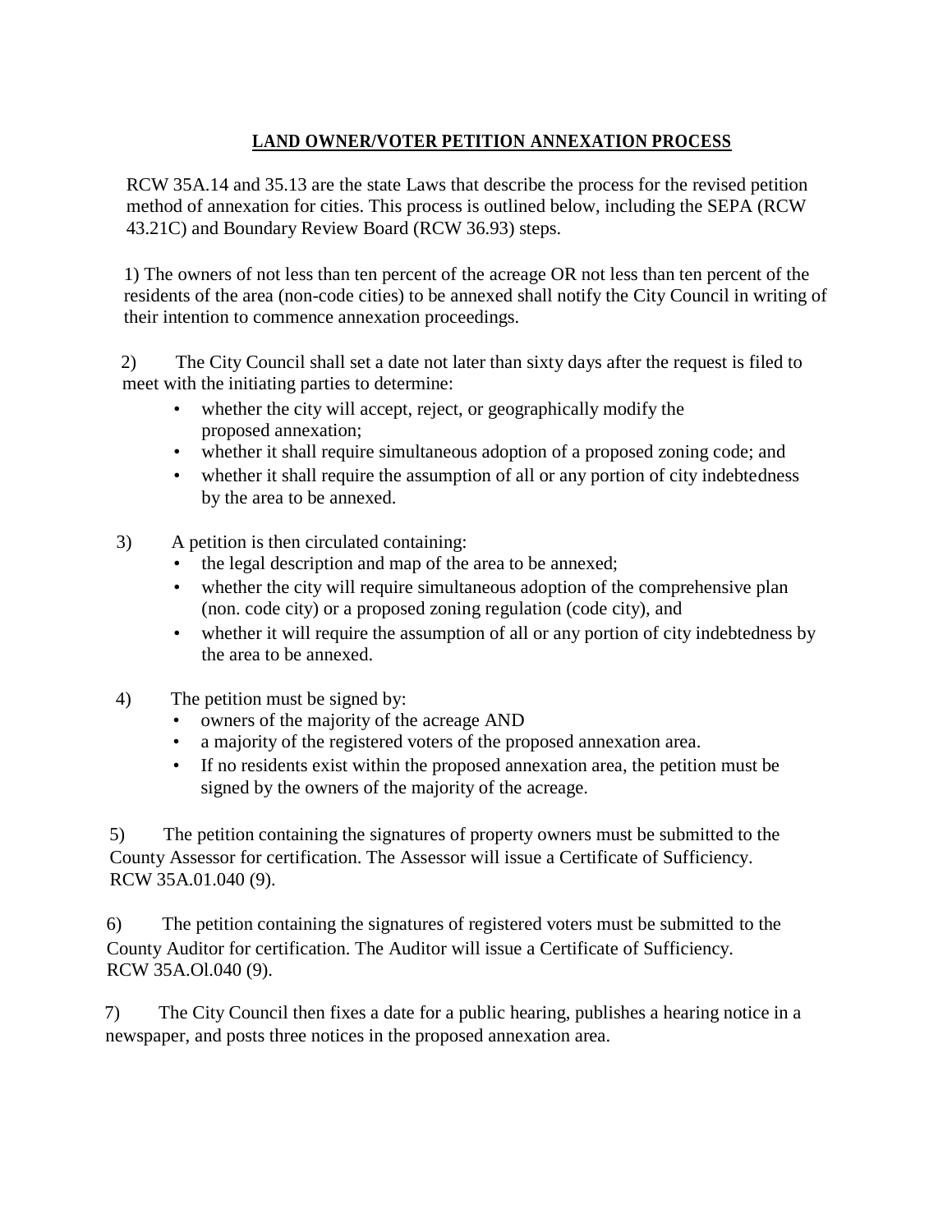8) If required, the City prepares an environmental checklist on proposed comprehensive plan amendments and zoning and issues a Threshold Determination. Copies are sent to the Department of Ecology and affected agencies.

9) The City Council holds the public hearing and signs an "Intent to Annex" resolution determining that it will accept the area for annexation.

10) A Notice of Intention is then filed with the Boundary Review Board. An affected entity has 45 days to request a public hearing before the Boundary Review Board. If there is a hearing, the Boundary Review Board may approve, modify, divide assets and functions, or deny the proposal (this action must be approved within 120 days following the invoking of jurisdiction). If there is no hearing before the Boundary Review Board and the Notice of Intention is complete, the Notice of Intention is approved by operation of law after the 45-day period elapses.

11) The Boundary Review Board then sends to the City, either *its* written Hearing Decision or a Certification of the Expiration of the 45-Day Period.

12) The City then adopts an ordinance officially annexing the area (including any modifications that the Boundary Review Board has made).

13) This Final Ordinance is then recorded by the annexing district in the County Auditor's Office.

14) The Boundary Review Board Planner will verify that the legal description is the same as approved by the Boundary Review Board and will record one copy with the (YOUR) County Auditor and file two copies with the (YOUR) County Assessor and one with the (YOUR) County Board of Commissioners.

15) The Boundary Review Board then changes official maps and notifies the various county departments and affected agencies of the changed boundaries.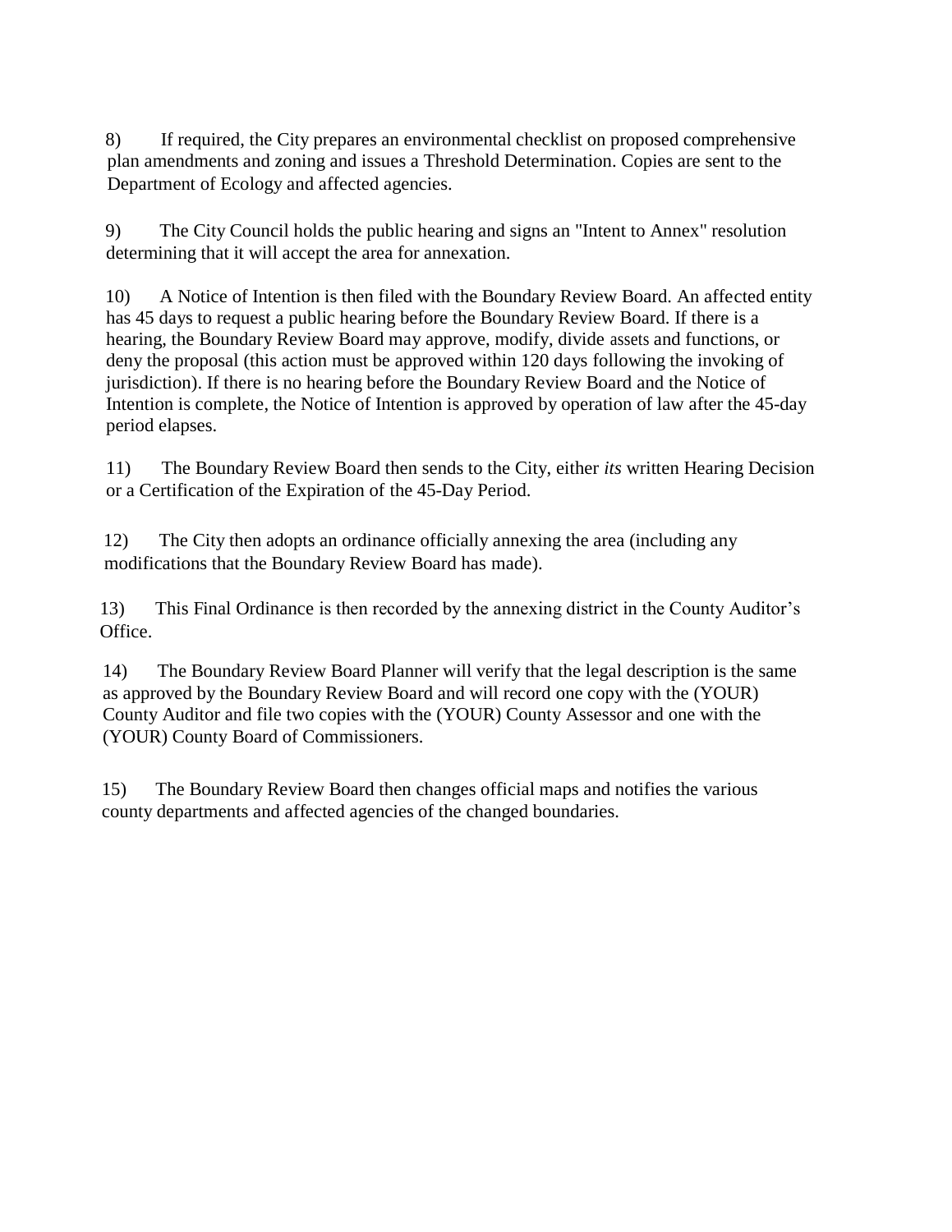### **ANNEXATION ELECTION PROCESS FOR CODE CITIES Initiation by City Council**

RCW 35A.14.015 -.110 is the state law which describes the process for the election method of annexation for code cities. This process is outlined below, including the SEPA (RCW 43.21) and Boundary Review Board (RCW 36.93) steps.

- 1) The City Council adopts a resolution calling for an election to be submitted to the voters that states:
	- Boundaries of the area to be annexed:
	- Number of registered voters in the area; and
	- That the city will pay for such election.

2} The City Council may also include in the resolution:

- a statement that it will require simultaneous adoption of a proposed zoning code; and
- a statement that it will submit to the voters a proposition for the assumption of all or any portion of city indebtedness by the area to be annexed.
- 3) The City Council files with the Board of County Commissioners a certified copy of the resolution.
- 4) A Notice of Intention including the resolution is then filed with the Boundary Review Board. An affected entity or voters/property owners by petition may within 45 days request review by the Boundary Review Board. If no request for review by the Boundary Review Board is filed within the 45-day period and the Notice of Intention is complete, the proposed annexation is deemed approved by the Board by operation of law.
- 5) If a request for review is filed within the 45-day period, the Boundary Review Board must hold a hearing on the proposal and make a decision within 120 days of the filing of the request for review. The Board and the person(s) who filed the Notice of Intention may agree to an extension of the 120-day period. After the hearing, the Board may do any of the following: approve the proposal; modify the boundaries; or deny the proposal.
- 6) The Boundary Review Board then sends to the City either its written Hearing Decision or a Certification of the Expiration of the 45-Day Period.
- 7) If the proposal is approved or modified and approved by the Boundary Review Board, the City must within 30 days of receiving the Boundary Review Board decision, notify the County Auditor of Its preference for a special election date that is 60 days or more after the notification.
- 8) The Board of County Commissioners must call the special election at the date requested by the City.
- 9) If the Boundary Review Board disapproves the annexation, no further action may be taken and no proposal for annexation of the same territory may be initiated for twelve months.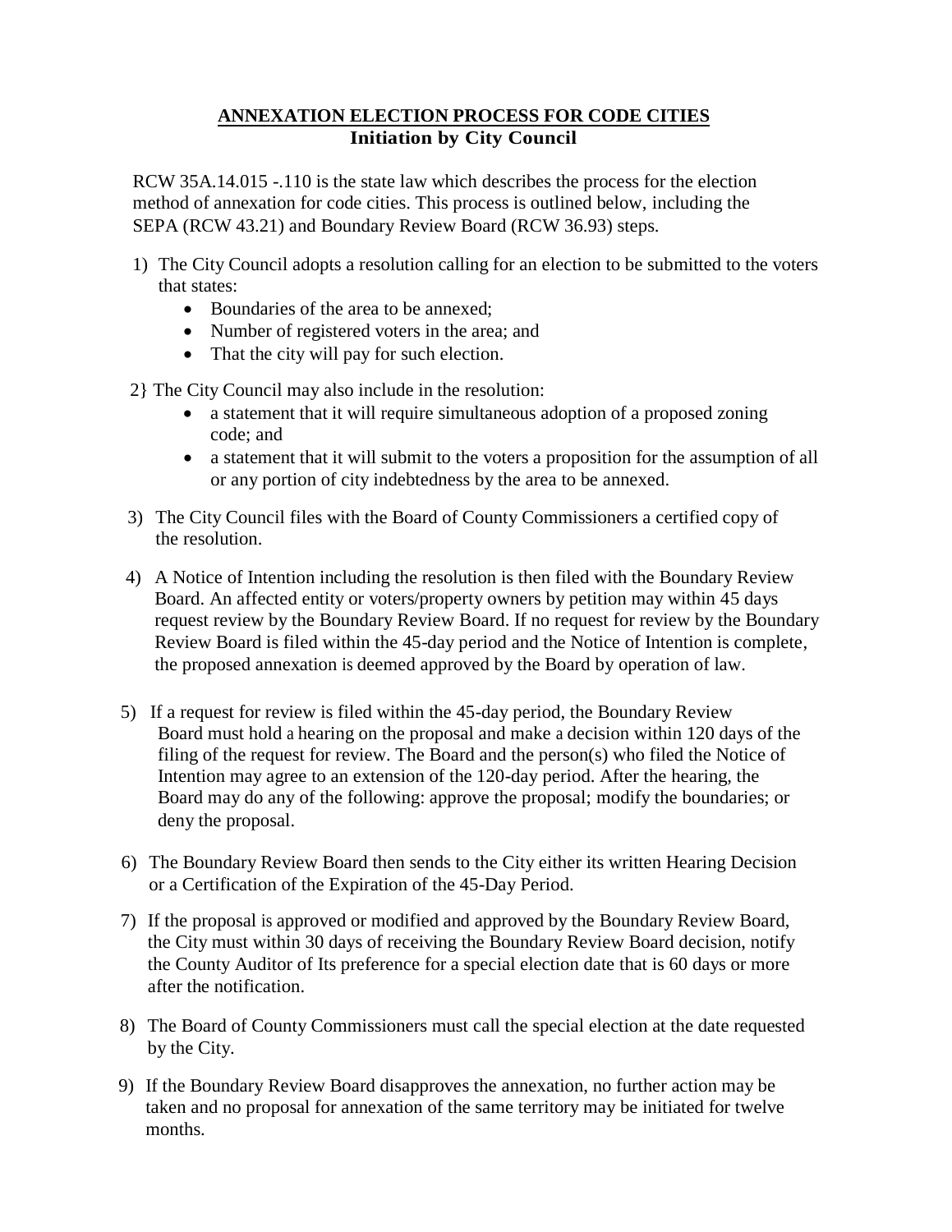- 10) Notice of the election is to include:
	- the boundaries as approved or modified by the Boundary Review Board,
	- the objects of the election, the wording of the ballot, and
	- other requirements of the general election laws (time, date, place, etc.)
- 11) The Notice of Election must be posted for at least two weeks in four public places in the annexation area and published in a newspaper of general circulation in the area at least once a week for two weeks prior to the election.
- 12) If the majority of votes cast are in favor of the annexation (and zoning code, if applicable), the annexation is deemed approved. If the issue of bonded indebtedness is also included as a separate proposition, that proposition must be approved by 60 percent of the voters with a minimum number of votes not less than forty percent of those from the last general election. If the annexation is approved by a majority of the voters but the indebtedness proposition is not approved, the City Council may refuse to annex the property. If the indebtedness proposition is combined with annexation proposition, the combined measure must also be approved by 60 percent of the voters with a minimum number of votes not less than forty percent of those from the last general election. However, if the combined proposition receives only a simple majority vote, the City Council may accept the annexation without the assumption of indebtedness.
- 13) If the annexation is approved, the Board of County Commissioners enters a finding of the results In Its minutes, and transmits a certified copy of its minutes and a certified abstract of the vote to the City Clerk.
- 14)The City Clerk transmits the documents to the City Council for its adoption of an ordinance annexing he territory (and adopting the zoning code and assuming indebtedness, if applicable).
- 15)This Ordinance is then taken to the County Auditor's Office for recording by the city.
- 16)The Boundary Review Board Director will verify that the legal description is the same as approved or modified by the Boundary Review Board and will record one copy with the (YOUR) County Auditor and file two copies with the (YOUR) County Assessor and one with the (YOUR)County Board of Commissioners.
- 17) Within 30 days of the effective date of the annexation, the city must submit an annexation certificate and supporting documents to the state Office of Financial Management. To begin receiving sales tax at the beginning of next quarterly period (the first days of January, April, July, or October), city must notify the state Department of Revenue of the boundary change at least 75 days before the beginning of the quarterly period.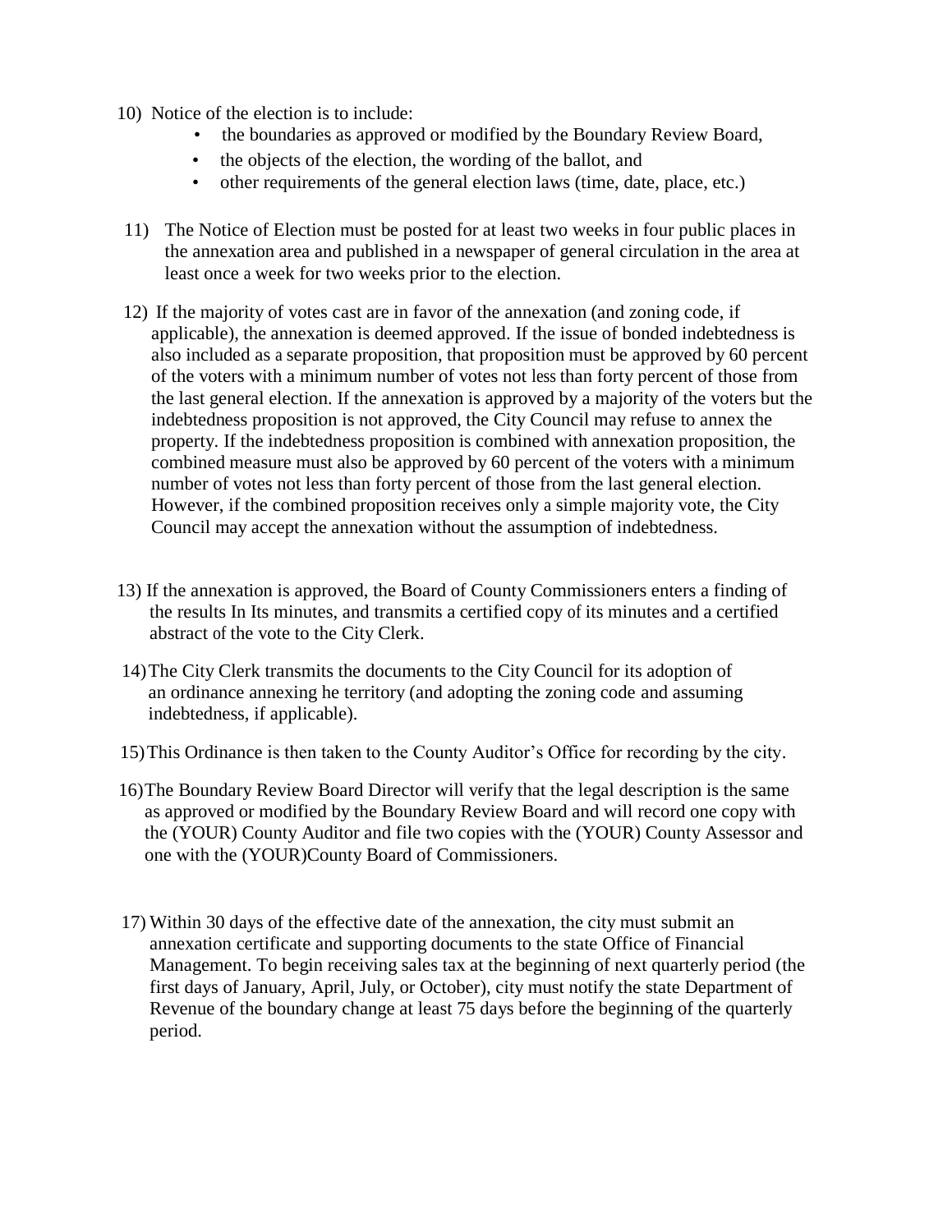# **ELECTION ANNEXATION PROCESS FOR CODE CITIES Initiation by Voters**

RCW 35A.14.020 - .110 is the state law which describes the process for the election method of annexation for code cities. This process is outlined below, including the SEPA (RCW 43.21C) and Boundary Review Board (RCW 36.93) steps.

1. A petition is submitted to the County Auditor with a copy to the City Council which Includes:

- A call to vote on the annexation
- The boundaries of the area to be annexed:
- The number of registered voters in the annexation area; and
- The signatures of registered voters living in the annexation area not less in number than ten percent of the votes cast at the last general election in the area to be annexed;
- 2. The County Auditor certifies the sufficiency of the petition to the City Council.
- 3. If the petition is sufficient, he City Council shall, within 60 days, notify the petitioners of its acceptance or rejection of the annexation.
- 4. The City Council may also determine:
	- Whether it shall require simultaneous adoption of a proposed zoning code; and
	- Whether it shall require the assumption of all or any portion of city Indebtedness by the area to be annexed.
- 5. The City Council files the petition with the Board of County Commissioners along with a statement, if applicable, regarding the provisions for assumption of debt and adoption of zoning.
- 6. A Notice of Intention including the resolution is then filed with the Boundary Review Board. An affected entity or voters/property owners by petition may within 45 days request review by the Boundary Review Board. If no request for review by the Boundary Review Board is filed within the 45-day period and the Notice of Intention is complete, the proposed annexation is deemed approved by the Board, by operation of law.
- 7. If a request for review is filed within the 45-day period, the Boundary Review Board must hold a hearing on the proposal and make a decision within 120 days of the filing of the request for review. The Board and the person(s) who filed the Notice of Intention may agree to an extension of the 120-day period. After the hearing, the Board may do any of the following: approve the proposal; modify the boundaries; or deny the proposal.
- 8. The Boundary Review Board then sends to the City either its written Hearing Decision or a Certification of the Expiration of the 45-Day Period.
- 9. If the proposal is approved or modified and approved by the Boundary Review Board, the City must within 30 days of receiving the Boundary Review Board decision, notify the County Auditor of its preference for a special election date that is 60 days or more after the notification.
- 10. The Board of County Commissioners must call the special election at the date requested by the City.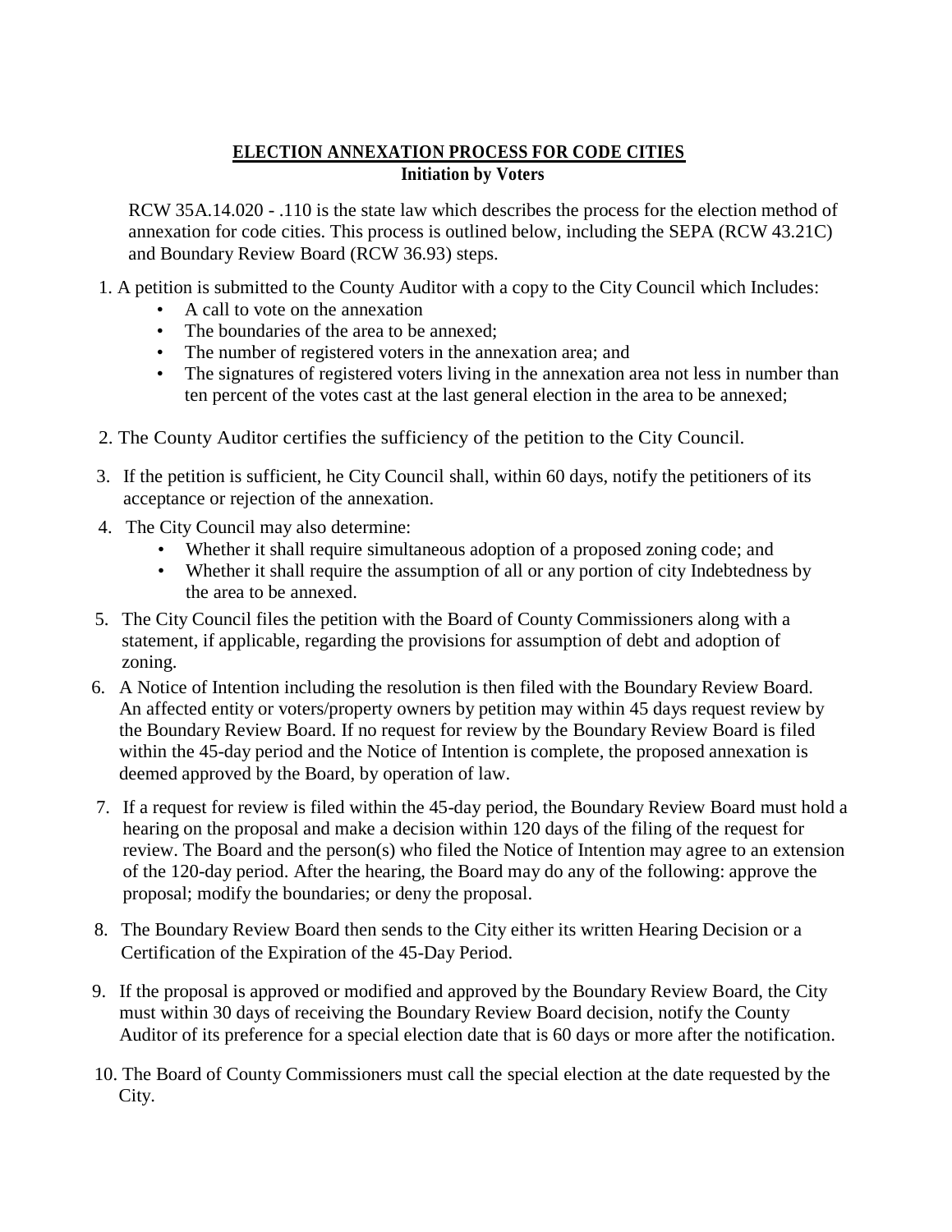- 11. If the Boundary Review Board disapproves the annexation, no further action may be taken and no proposal for annexation of the same territory may be initiated for twelve months.
- 12. Notice of the election is to include:
	- Boundaries as approved or modified by the Boundary Review Board;
	- Objects of the election; Wording of the ballot; and
	- Other requirements of the general election laws (time, date, place, etc.)
- 13. The Notice of Election must be posted for at least two weeks In four public places in the annexation area and published in a newspaper of general circulation in the area at least once a week for two weeks prior to the election.
- 14. It the majority of votes cast are in favor of the annexation (and zoning code, if applicable), the annexation is deemed approved. If the issue of bonded indebtedness is also included as a separate proposition, that proposition must be approved by 60 percent of the voters with a minimum number of votes not less than forty percent of those from the last general election. If the annexation is approved by a majority of the voters but the indebtedness proposition is not approved, the City Council may refuse to annex the property. If the indebtedness proposition is combined with annexation proposition the combined measure must also be approved by 60 percent of the voters with a minimum number of votes not less than forty percent of those from the last general election. However, if the combined proposition receives only a simple majority vote, the City Council may accept the annexation without the assumption of indebtedness.
- 15. If the annexation is approved, the Board of County Commissioners enters a finding of the results in its minutes, and transmits a certified copy of its minutes and a certified abstract of the vote to the City Clerk.
- 16.The City Clerk transmits the documents to the City Council for its adoption of an ordinance annexing the territory (and adopting the zoning code and assuming indebtedness, if applicable).
- 17. This City Ordinance is then taken, by the City to the County Auditor's Office for recording.
- 18.The Boundary Review Board Director will verify that the legal description is the same as approved or modified by the Boundary Review Board and will record one copy with the (YOUR) County Auditor and file two copies with the (YOUR) County Assessor and one with the (YOUR) County Board of Commissioners.
- 19. The Boundary Review Board then notifies the various county departments and affected agencies of the changed boundaries.
- 20. Within 30 days of the effective date of the annexation, the city must submit an annexation certificate and supporting documents to the state Office of Financial Management. To begin receiving sales tax at the beginning of next quarterly period (the first days of January, April, July, or October), city must notify the state Department of Revenue of the boundary change at least 75 days before the beginning of the quarterly period.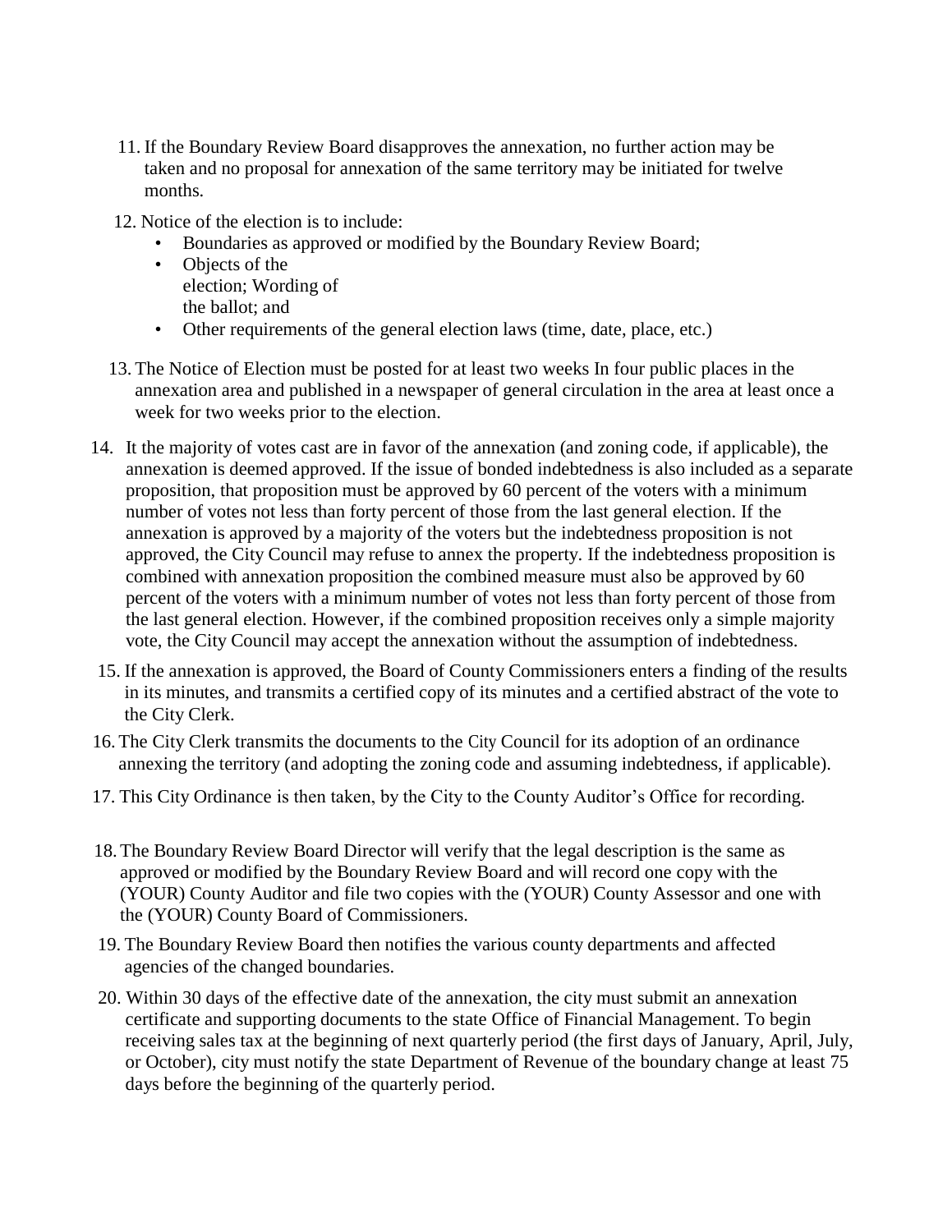# **ISLAND ANNEXATION PROCESS FOR CODE AND NON-CODE CITIES**

RCW 35.13.182 - 35.13.1822 is the state law which describes the resolution process for the annexation of unincorporated islands by first, second, third, and fourth class municipalities. RCW 35A.14.295 - 35A.14.299 is the state law which describes the resolution process for the annexation of unincorporated islands by code cities. This process is outlined below, including the SEPA (RCW 43.21C) and Boundary Review Board (RCW 36.93) steps.

In order to annex an unincorporated "island" by resolution, the territory must:

- 1. contain residential property,
- 2. be within the same county, and
- 3. be within the same urban growth area.

In addition, the unincorporated "island" must either:

- 1. Contain less than 175 acres and have all of the boundaries contiguous to the city or town OR
- 2. Be of any size and have at least 80 percent of the boundaries contiguous to the city or town containing residential property owners. The area must be in the same county and in the same urban growth area.

1) The City of Town Council passes a Resolution to annex the unincorporated "island", as defined above, to the city or town. The Resolution is to include a description of the boundaries, the number of voters residing in the area, and set a date for a public hearing on the matter.

2) The City or Town Council publishes the Resolution at least once a week for two weeks in newspapers of general circulation within the city or town and within the area to be annexed.

3) If required, the City or Town Council prepares an environmental checklist on proposed comprehensive plan amendments and zoning and issues a Threshold Determination. Copies are sent to the Department of Ecology and affected agencies.

4) After receiving comments on the environmental checklist, the City or Town Council holds the public hearing allowing affected residents or property owners to be heard.

5) A Notice of Intention is then filed with the Boundary Review Board. An affected entity has 45 days to request a public hearing before the Boundary Review Board. If there is a hearing, the Boundary Review Board may approve, modify, divide assets and functions, or deny the proposal. If there is no hearing before the Boundary Review Board and the notice of Intention is complete, the Notice of Intention is approved after the 45·day period elapses by operation of law.

6) The Boundary Review Board then sends to the City or Town, either its written Hearing Decision or a Certification of the Expiration of the 45-Day Period.

7) The City or Town then adopts an ordinance officially annexing the area (including any modifications that the Boundary Review Board has made).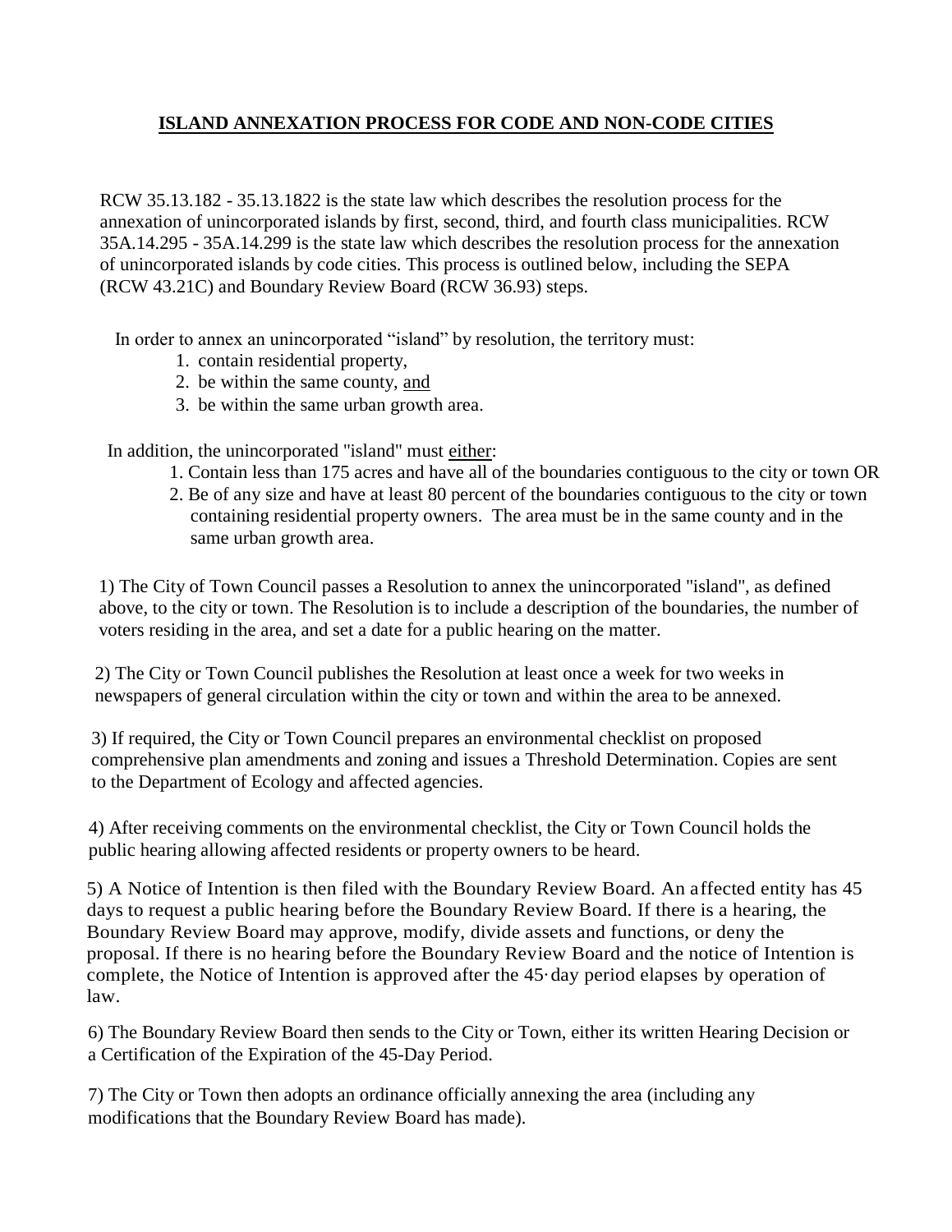8) The effective date of the annexation ordinance cannot be less than 45 days from its passage.

9) The City or Town publishes a notice of the annexation ordinance and its effective date together with a description of the area at least once a week for two weeks in newspapers of general circulation within the city or town and within the area to be annexed.

10) An election on the annexation can be held if during the 45-day period before the annexation ordinance is in effect, registered voters numbering ten percent of the votes cast in the last general statewide election in the proposed annexation area, file a referendum petition with the City or Town Council.

11) If the majority of voters approve the annexation or if a referendum petition is not filed in a timely and sufficient manner, the area annexed becomes a part of the city or town.

12) The Annexation Ordinance and a recording fee are sent to the Boundary Review Board Office.

13) The Boundary Review Board Director will verify that the legal description is the same as approved by the Boundary Review Board and will record one copy with the County Auditor and file two copies with the County Assessor and one with the Board of County Commissioners.

14) The Boundary Review Board then notifies the *various* county departments and affected agencies of the changed boundaries.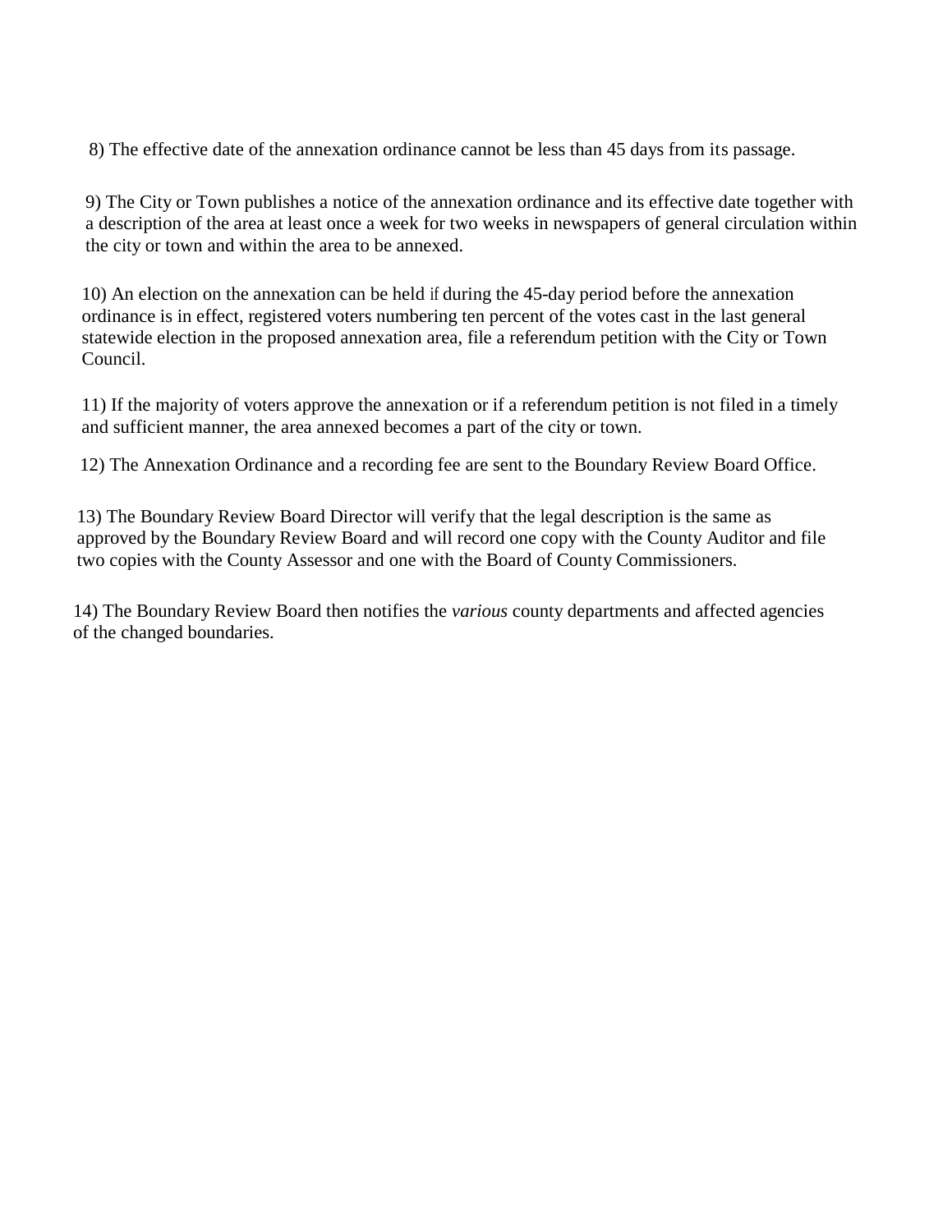### **ISLAND-INTERLOCAL AGREEMENT ANNEXATION PROCESS FOR BUILDABLE LANDS COUNTIES**

RCW 35.13.470 and 35A.14.470 are the state laws which describes the island Inter-local Agreement form of annexation for King, Kitsap, Pierce, Snohomish, and Thurston counties. This process is outlined below, including the SEPA (RCW 43.21C) and Boundary Review Board (RCW 36.93) steps.

In order to initiate an annexation by adopting a resolution to commence negotiation for an inter-local agreement between the City or Town and the County, the territory must:

- 1. Be within the city or town urban growth area AND
- 2. Have at least sixty percent of the boundaries contiguous to the annexing city or town or one or more cities and towns.

In addition, the unincorporated "island" must either:

- 1. contain less than 100 acres and have at least 80 percent of the boundaries contiguous to the city or town OR
- 2. be of any size and have at least 80 percent of the boundaries contiguous to the city or town IF the "island" existed before June 30, 1994.

1) The City, Town, or County legislative body passes a Resolution to commence negotiation for an inter-local agreement between the City or Town and the County. The Resolution Is to include a description of the boundaries and a date for a public hearing on the matter by each legislative body either separately or jointly.

2) Each legislative body holding a public hearing, separately or jointly, publishes the Agreement at least once a week for two weeks in newspapers of general circulation with the area to be annexed.

3) If required, the lead legislative body prepares an environmental checklist on proposed comprehensive plan amendments and zoning and issues a Threshold Determination. Copies are sent to the Department of Ecology and affected agencies.

4) After receiving comments on the environmental checklist, each legislative body, either separately or jointly, holds the public hearing allowing affected residents or property owners to be heard.

5) A Notice of Intention is then filed with the Boundary Review Board. An affected entity has 45 days to request a public hearing before the Boundary Review Board. If there is a hearing, the Boundary Review Board may approve, modify, or deny the proposal. If there is no hearing before the Boundary Review Board and the Notice of Intention is complete, the Notice of Intention is approved after the 45-day period elapses by operation of law.

6) The Boundary Review Board then sends to each legislative body, either its written Hearing Decision or a Certification of the Expiration of the 45-Day Period.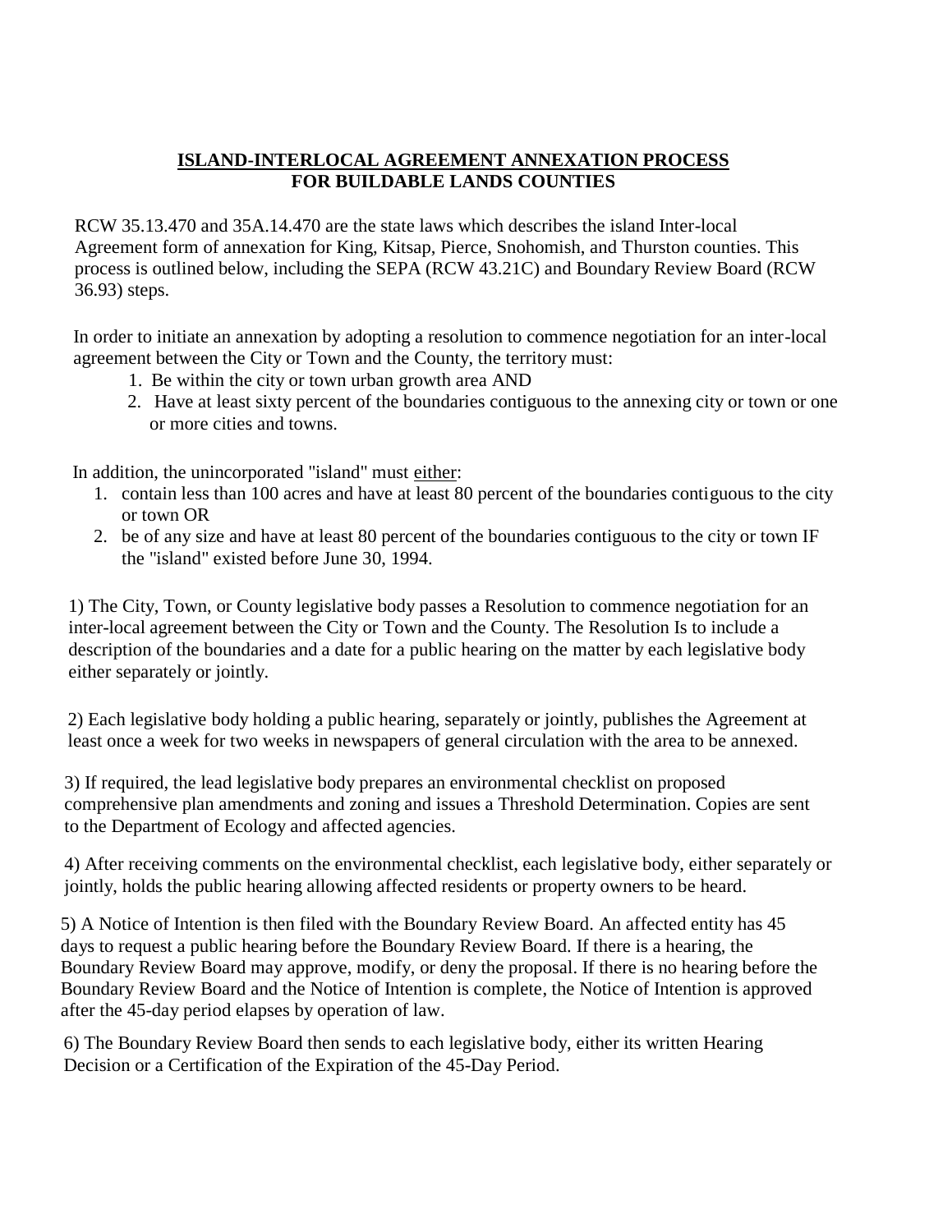7) Each legislative body then adopts and executes the Agreement and adopts an ordinance officially annexing the area (including any modifications that the Boundary Review Board has made).

8) The effective date of the annexation ordinance cannot be less than 4S days from its passage.

9) The City or Town publishes a notice of the annexation ordinance and its effective date together with a description of the area at least once a week for two weeks in newspapers of general circulation within the city or town and within the area to be annexed.

10) An election on the annexation can be held if during the 45-day period before the annexation ordinance is in effect, registered voters numbering ten percent of the votes cast in the last general statewide election in the proposed annexation area, file a referendum petition with the City or Town Council,

11) If the majority of voters approve the annexation or If a referendum petition is not filed in a timely and sufficient manner, the area annexed becomes a part of the city or town.

12) The Annexation Ordinance and recording fee are sent to the Boundary Review Board Office.

13) The Boundary Review Board Director will verify that the legal description is the same as approved by the Boundary Review Board and will record one copy with the County Auditor and file two copies with the County Assessor and one with the Board of County Commissioners.

14) The Boundary Review Board then notifies the various county departments and affected agencies of the changed boundaries.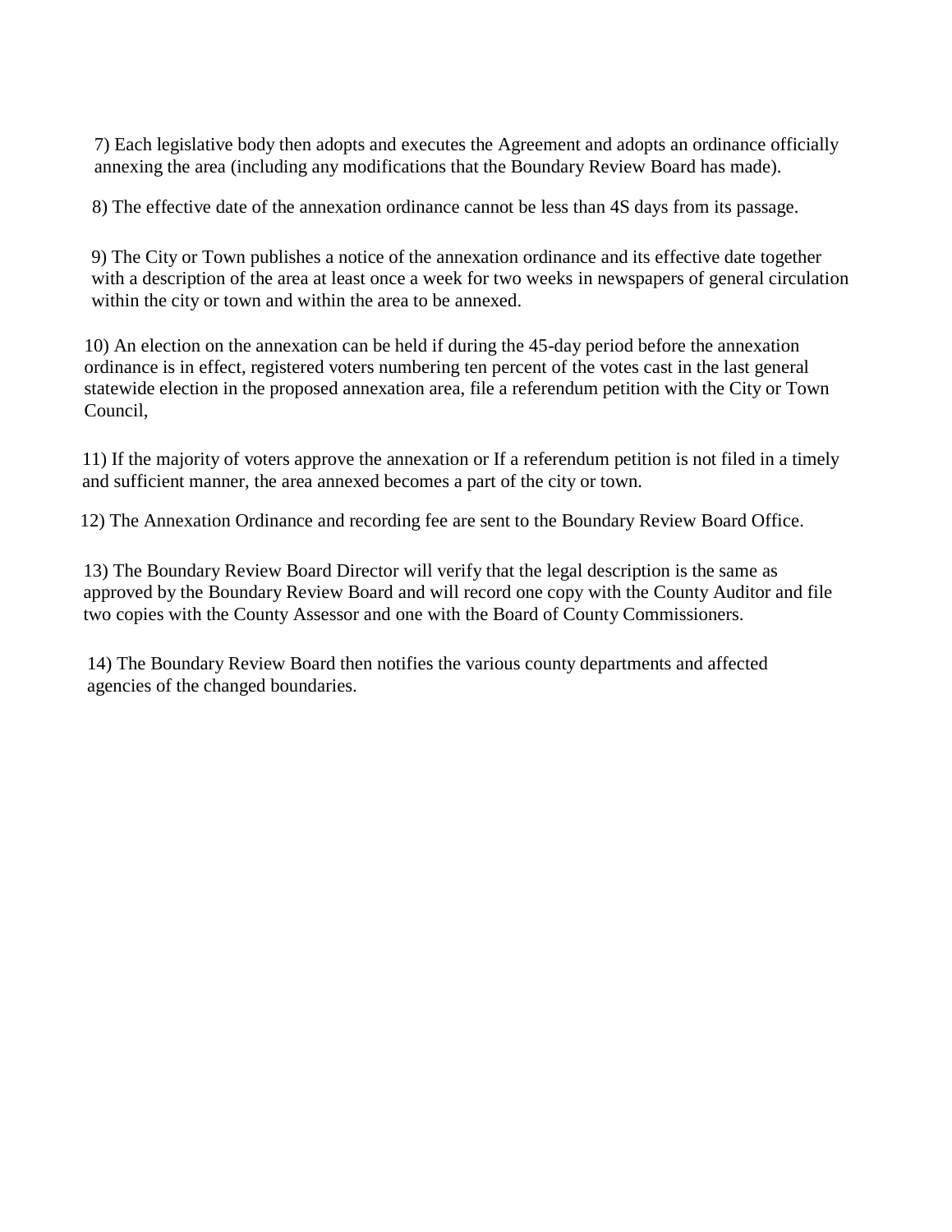### **INTERLOCAL AGREEMENT ANNEXATION PROCESS FOR CITIES**

RCW 35.13.238 is the state law which describes the process for the inter-local agreement method for non-code cities and RCW 35A.14.480 is the state law which describes the process for the inter-local agreement method for code cities when annexing an area served by a fire protection district. This process is outlined below including the role of the Boundary Review Board (RCW 36.93).

- 1) The City proposing the annexation sends a notice to the fire district and the County stating the City's interest in negotiating an inter-local agreement for the annexation.
- 2) The Fire District and the County have forty-five days to respond that they will or will not participate in negotiating an inter-local agreement for the annexation.
- 3) A negative response from either the County or the Fire District within forty-five days must include the reasons for not participating. The Inter-local Agreement Process may not proceed if there are any negative responses.
- 4) No response within forty-five days is deemed an affirmative response.
- 5) The inter-local agreement for the annexation must include:
	- A. A description of the boundaries of the annexation area;
	- B. A statement of goals of the agreement including but not limited to:
		- a. The transfer of revenue between the fire district and the city;
		- b. The impact to the level of service for fire protection and emergency management;
		- c. Division of assets and the impact to citizens;
		- d. Schedule of public meetings in the proposed annexation area;
		- e. Revenue sharing, if any;
		- f. Debt distribution;
		- g. Capital facility obligations of the city, county and fire district;
		- h. Timing of the annexations covered by the inter-local agreement; and
		- i. Description of the application and enforcement of the city's development regulations in the annexation area.

C. A discussion of the policies and procedures for annexations including, but not limited to, the following subject areas:

- a. Roads and traffic impact mitigation;
- b. Surface and storm water management;
- c. Coordination and timing of comprehensive plan and development regulation updates;
- d. Outstanding bonds and special or improvement district assessments;
- e. Annexation procedures;
- f. Distribution of debt and revenue sharing for annexation proposals, code enforcement, and inspection services;
- g. Financial and administrative services; and
- h. Consultation with other service providers, including water-sewer districts, if applicable.
- D. A term of at least five years, which may be extended by mutual agreement of the city, county, and fire protection district.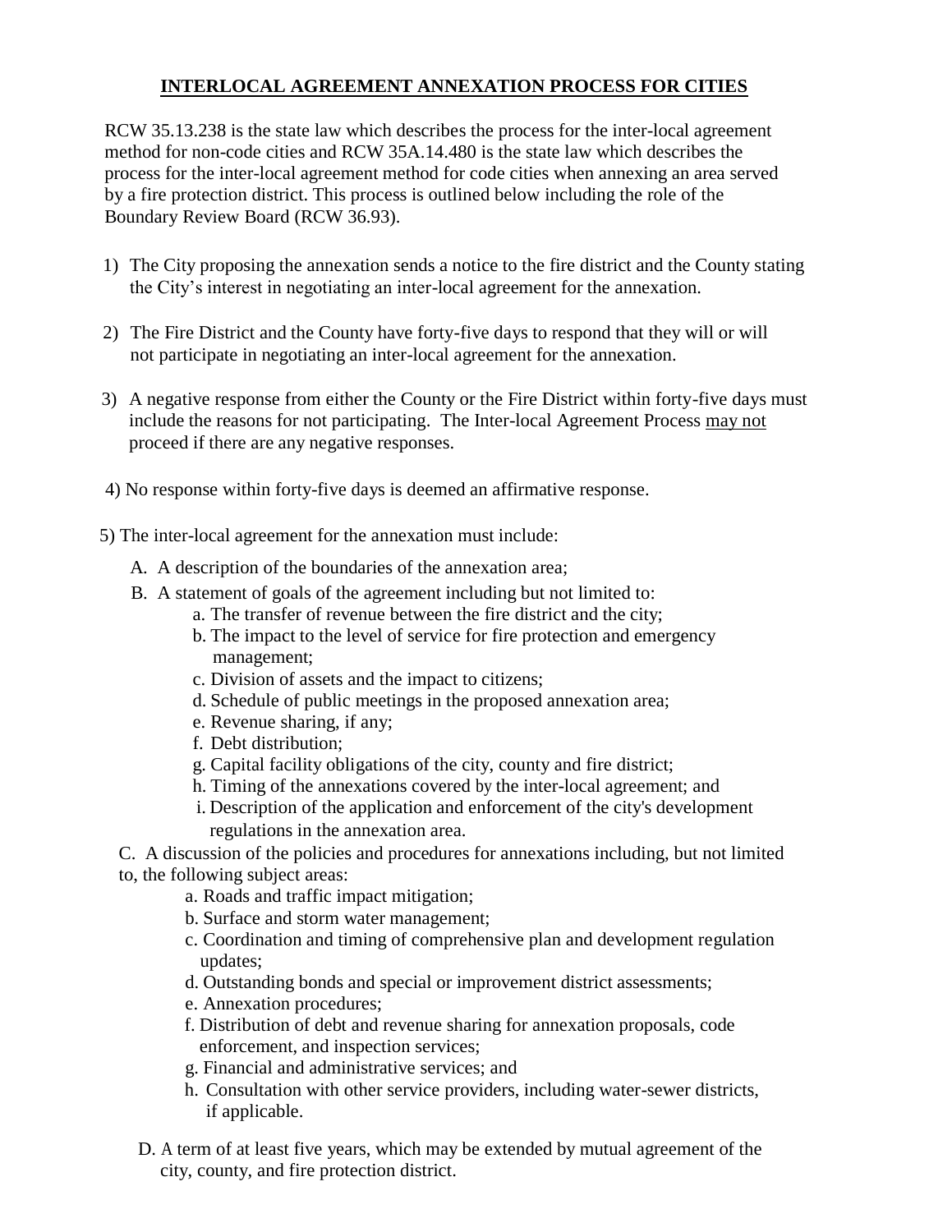- 6) With the adoption of the agreement by the City, County, and Fire District, a Notice of Intention is filed with the Boundary Review Board and the jurisdiction of the Board cannot be invoked. The Notice of Intention is approved after the 45-day review period elapses by operation of law. The Boundary Review Board then sends to the City a Certification of the Expiration of the 45 Day Period.
- 7) The City can proceed with its annexation ordinance which will include the description of the boundaries of the annexation area as stated in the inter-local agreement and set a date for a public hearing in the matter. The City adopts its annexation ordinance officially annexing the area.
- 8) If the Fire District does not agree with the terms of the inter-local agreement, the process may continue with the City and County. Under this process NO Notice of Intention is filed with the Boundary Review Board.
- 9) In addition, if a Fire District is not a party to the inter-local, a forty-five day period begins upon adoption of the inter-local agreement by the City and County in which a petition for referendum may be circulated. The referendum petition must include the signatures of ten percent of the voters from the last general election in the annexation area. With sufficient signatures, an election is held. The annexation must be deemed approved by the voters unless a majority of the votes cast on the proposition are in opposition to the annexation.

After the expiration of the forty-fifth day from, but excluding, the date of passage of the annexation ordinance, if a timely and sufficient referendum petition has not been filed, the area annexed becomes a part of the code city upon the date fixed in the ordinance of annexation.

10) The City can proceed with its annexation ordinance which will include the description of the boundaries of the annexation area as stated in the inter-local agreement and set a date for a public hearing in the matter. The City then adopts an ordinance officially annexing the area.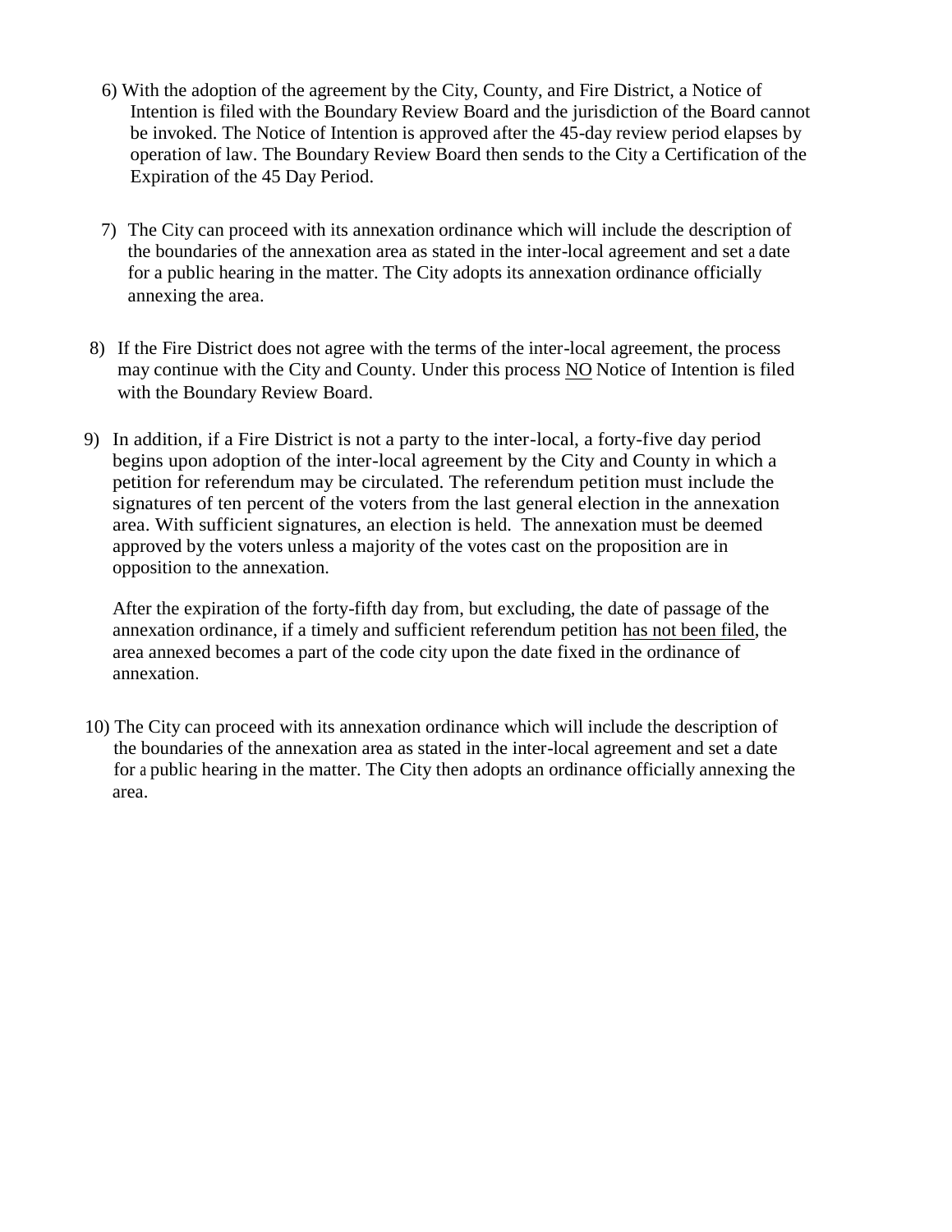### **Annexation by Inter-local Agreement for Code Cities RCW 35A.14.460**

- I. The territory to be annexed must meet the following criteria:
	- 1. Be within the code city urban growth area; and
	- 2. The boundaries must be a least 60% contiguous to the annexing code city or one or more cities or towns.

#### II. Process:

- 1. Legislative body of the county or code city may initiate annexation Process by adopting a resolution (1) commencing negotiations for an inter-local agreement (ILA).
- 2. Parties negotiate ILA which must contain a description of the territory to be annexed. (2)
- 3. A public hearing must be held by each legislative body, separately or jointly, before the ILA is executed. Each legislative body holding a public hearing must, separately or jointly, publish the ILA at least once a week for two weeks before the date of the hearing. Publication must be in a newspaper of general circulation within the proposed annexation area.
- 4. ILA is adopted and executed by both parties.
- 5. City legislative body adopts ordinance providing for annexation. The ordinance should specify the effective date of annexation, which may not be fewer than 45 days after adoption of the ordinance.
- 6. At least once a week for two weeks subsequent to the passage of the ordinance, the city must publish notice of the proposed effective date of the annexation and a description of the annexation area in one of more newspaper of general circulation within the city and in one of more news paper of general circulation in the annexation area. If the annexation ordinance provides for assumption of indebtedness or adoption of proposed zoning regulation, the notice must include a statement of the requirements.
- 7. Annexation is effective on date fixed in the ordinance.

<sup>(1)</sup> For King County, this would require an ordinance

<sup>(2)</sup> While the statutory requirements of the ILA are minimal, of course other pertinent matters may be included in the ILA as well and the ILA should comply with any requirement of the Inter-local Cooperation Act. See RCW 39.34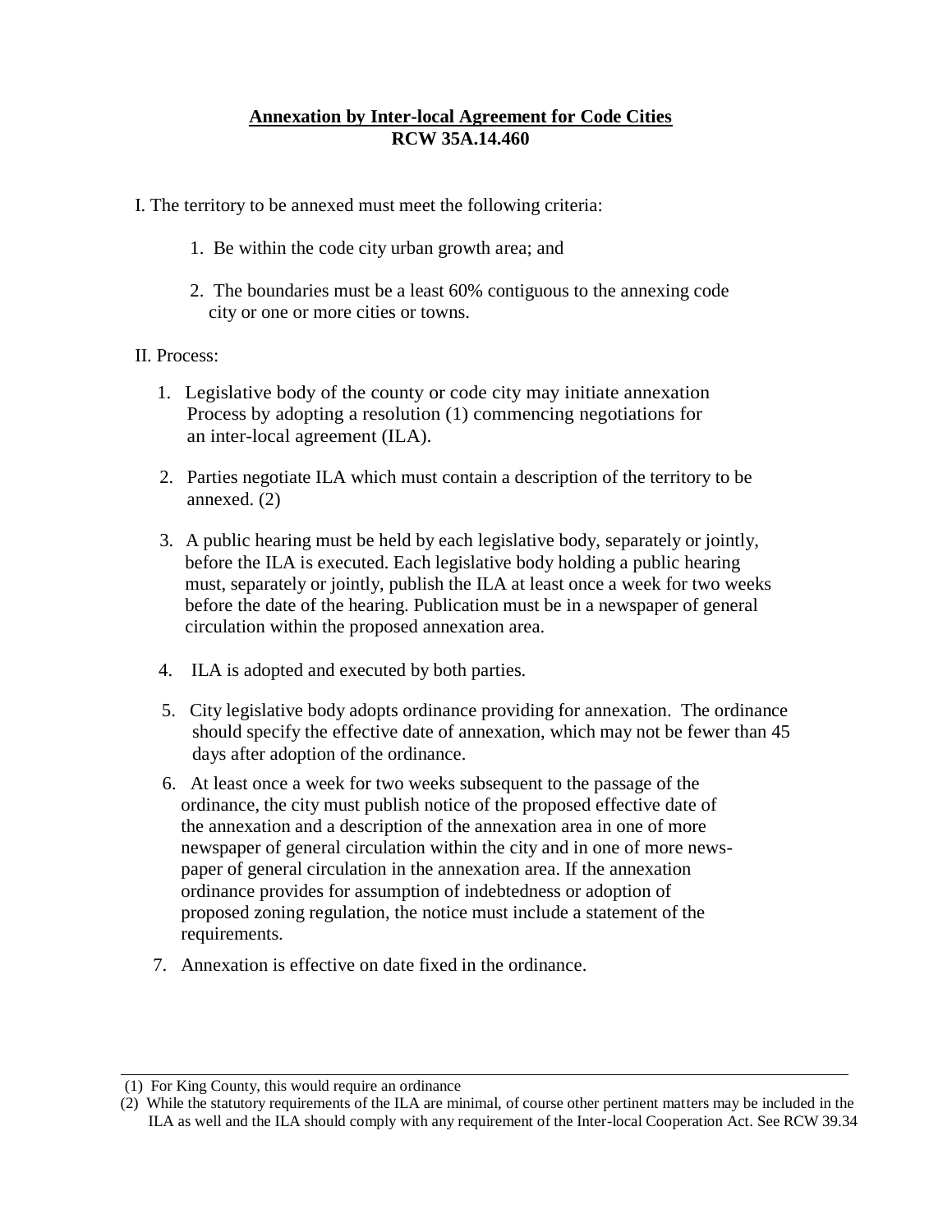# **INCORPORATION PROCESS FOR CITIES OVER 7,500 POPULATION**

The statutes guiding new incorporation proceedings in the State of Washington are described in the Revised Code of Washington (RCW) 35 and 35A. The rote of the Boundary Review Boards in the incorporation process is outlined in RCW 36.93. The necessary legal steps for the incorporation of a new city under 35A.02 for a non-charter code city with a population over 7,500 in the State of Washington are outlined below:

STEP 1: The person proposing the incorporation shall file a notice with the county legislative authority, a one hundred dollar filing fee, and an affidavit stating that he or she is a registered voter residing in the proposed city; The notice shall include:

- 1. The type of city proposed.
- 2. The form of government proposed.
- 3. Legal description of the proposed boundaries.
- 4. Proposed name of the new city.
- 5. Estimated population of the new city.
- 6. Official request for incorporation.

STEP 2: The County legislative authority shall promptly notify the Boundary Review Board.

STEP 3: The Boundary Review Board shall hold a public meeting in the proposed incorporation area within 30 days of notification by the County to allow persons both favoring and opposing the incorporation an opportunity to state their views.

STEP 4: Within one working day after the public meeting, the County Auditor shall provide an identification number for the incorporation proposal. This is to be included on the petition to be circulated by the proponent. The boundaries and other matters on the petition may be different from those originally filed with the County legislative authority.

STEP 5: A petition for incorporation is submitted to the County Auditor for validation within 180 days of the public meeting. The number of signatures on the petition must be at least ten percent of voters registered within the proposed incorporation area. The petition must include:

- 1. The type of city proposed.
- 2. The form of government proposed.
- 3. Legal description of the proposed boundaries.
- 4. Proposed name of the new city.
- 5. Estimated population of the new city.
- 6. Official request for incorporation.

STEP 6: The County Auditor notifies the County legislative authority that the number of signatures on the petition is sufficient.

STEP 7: A Notice of Intention for incorporation is submitted to the Boundary Review Board, declared sufficient, and filed. The jurisdiction of the Boundary Review Board is a/so invoked.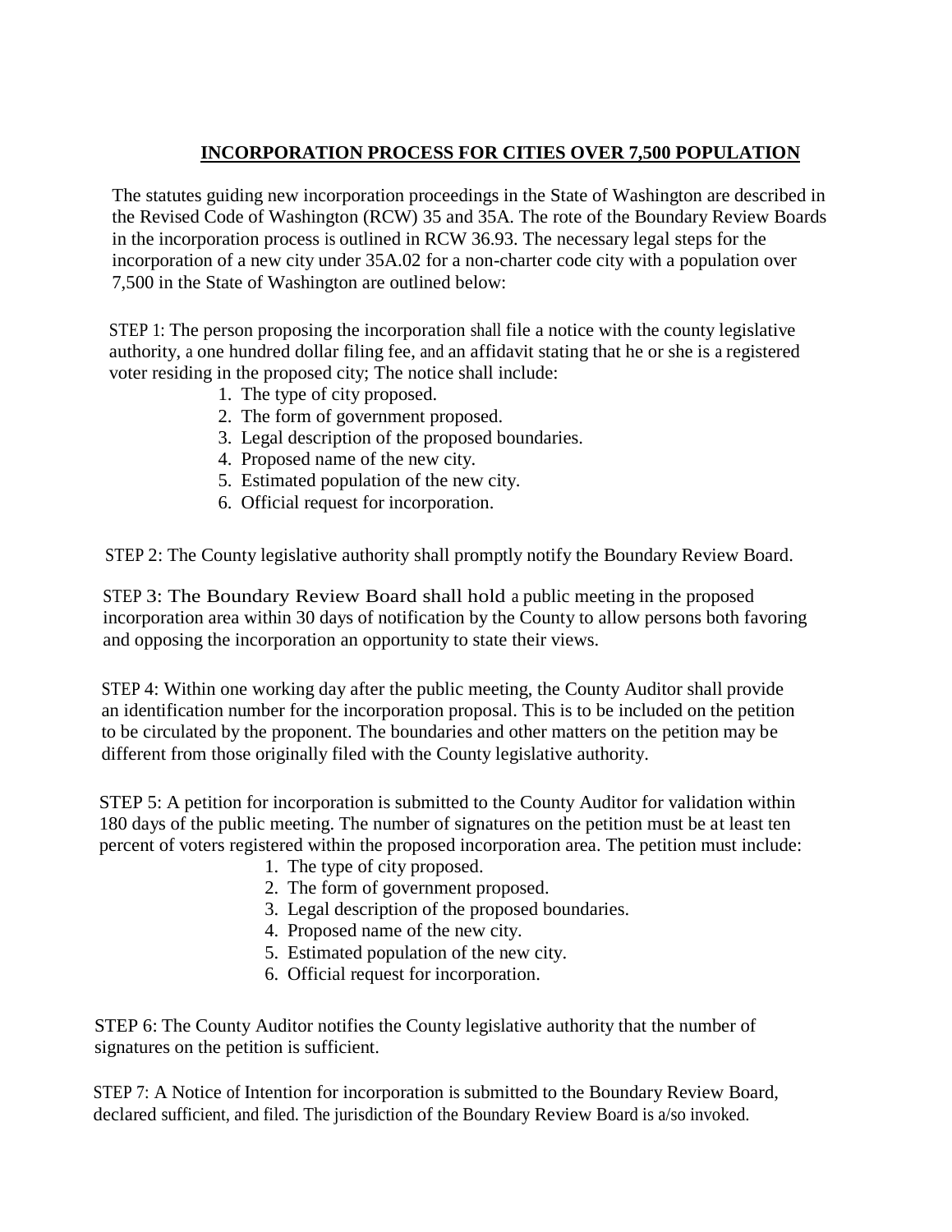STEP 8: The Boundary Review Board distributes the Notice of Intention to affected governmental agencies for their review. The Board commissions a study of the incorporation proposal at this time.

STEP 9: The Boundary Review Board holds one or more public hearings on the proposal, reviews the factors and objectives required by state law and consistency with the Growth Management Act, and then decides to approve the proposal, modify It by increasing or decreasing the land area, or recommend against the proposal. The Board then files its written decision. There is an appeal period of thirty days following the filing of the written decision.

STEP 10: The Board shall, if necessary, determine the division of assets and liabilities between two or more governmental units and determine whether, or the extent to which, functions of a special purpose district are to be assumed by the newly incorporated city, an adjacent city or another special purpose district.

STEP 11: The County legislative authority sets the incorporation proposal for the next regularly *scheduled* general election at least sixty days from when the Boundary Review Board's written decision is filed, to be voted on by registered voters in the proposed incorporation area.

STEP 12: If the new city is approved by a majority of voters within its proposed jurisdiction, the new city has between 180 and 360 days to Incorporate. At least 60 days after the election on incorporation a primary election for city officials will be held. Candidates may file for office 30 to 45 days prior to this primary election. If more than sixty percent of the votes are against incorporation, another election for incorporation of any portion of the area cannot be held for three years.

STEP 13: The final election of city officials is to be held at least thirty days after the certification of the results of the primary election.

STEP 14: An interim period exists between the time the new city officials are elected and qualified and the official date of incorporation. During this interim period, the newly elected officials are authorized to adopt ordinances and resolutions, enter into contracts and agreements, issue tax or revenue anticipation notes or warrants, submit ballot propositions to the voters to authorize taxes or annexation by a fire protection district or library district. However, these cannot become effective until on or after the official date of incorporation. The new city may acquire needed facilities, supplies, equipment, insurance and staff as if they were in existence.

STEP 15: After the transition period of 180 to 360 days elapses, the new city officially incorporates.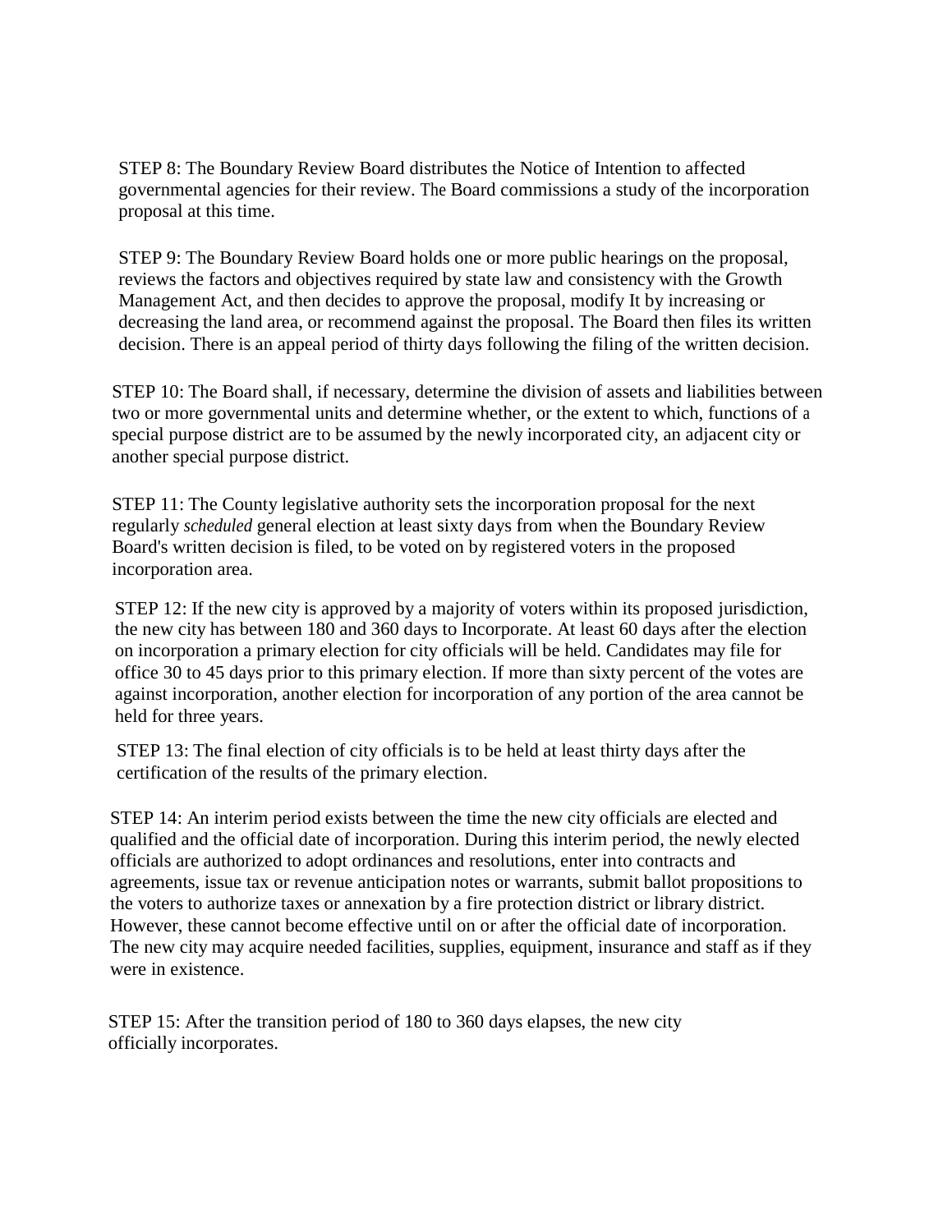# **INCORPORATION PROCESS FOR CITIES OVER 7,500 POPULATION**

The statutes guiding new incorporation proceedings in the State of Washington are described in the Revised Code of Washington (RCW) 35 and 3SA. The role of the Boundary Review Boards in the incorporation process is outlined in RCW 36.93. The necessary legal steps for the incorporation of a new city under 35A.02 for a non-charter code city with a population over 7,500 in the State of Washington are outlined below:

STEP 1: The person proposing the incorporation shall file a notice with the county legislative authority, a one hundred dollar filing fee, and an affidavit stating that he or she is a registered voter residing in the proposed city: The notice shall include:

- 1. The type of city proposed.
- 2. The form of government proposed.
- 3. Legal description of the proposed boundaries.
- 4. Proposed name of the new city.
- 5. Estimated population of the new city.
- 6. Official request for incorporation.

STEP 2: The County legislative authority shall promptly notify the Boundary Review Board.

STEP 3: The Boundary Review Board shall hold a public meeting in the proposed incorporation area within 30 days of notification by the County to allow persons both favoring and opposing the incorporation an opportunity to state their views.

STEP 4: Within one working day after the public meeting, the County Auditor shall provide an identification number for the incorporation proposal. This is to be included on the petition to be circulated by the proponent. The boundaries and other matters on the petition may be different from those originally filed with the County legislative authority.

STEP 5: A petition for incorporation is submitted to the County Auditor for validation within 180 days of the public meeting. The number of signatures on the petition must be at least ten percent of voters registered within the proposed incorporation area. The petition must include:

- 1. The type of city proposed.
- 2. The form of government proposed.
- 3. Legal description of the proposed boundaries.
- 4. Proposed name of the new city.
- 5. Estimated population of the new city.
- 6. Official request for incorporation.

STEP 6: The County Auditor notifies the County legislative authority that the number of signatures on the petition is sufficient.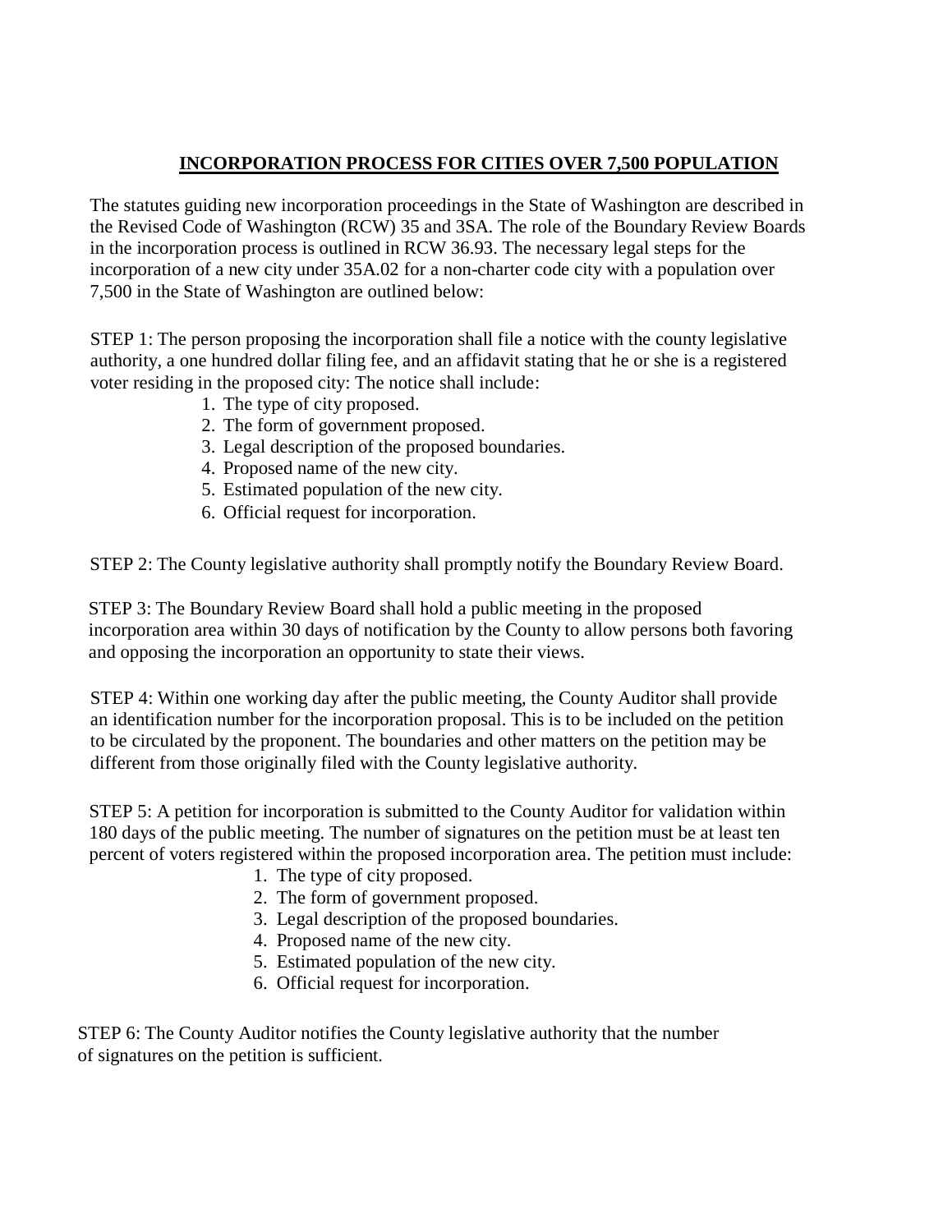STEP 7: A Notice of Intention for incorporation is submitted to the Boundary Review Board, declared sufficient, and filed. The jurisdiction of the Boundary Review Board is also invoked.

STEP 8: The Boundary Review Board distributes the Notice of Intention to affected governmental agencies for their review. The Board commissions a study of the incorporation proposal at this time.

STEP 9: The Boundary Review Board holds one or more public hearings on the proposal, reviews the factors and objectives required by state law and consistency with the Growth Management Act, and then decides to approve the proposal, modify it by increasing or decreasing the land area, or recommend against the proposal. The Board then files its written decision. There is an appeal period of thirty days following the filing of the written decision.

STEP 10: The Board shall. if necessary, determine the division of assets and liabilities between two or more governmental units and determine whether, or the extent to which, functions of a special purpose district are to be assumed by the newly incorporated city, an adjacent city or another special purpose district.

STEP 11: The County legislative authority sets the incorporation proposal for the next regularly scheduled general election at least sixty days from when the Boundary Review Board's written decision is filed, to be voted on by registered voters in the proposed incorporation area.

STEP 12: If the new city is approved by a majority of voters within its proposed jurisdiction, the new city has between 180 and 360 days to incorporate. At least 60 days after the election on incorporation a primary election for city officials will be held. Candidates may file for office 30 to 45 days prior to this primary election. If more than sixty percent of the votes are against incorporation, another election for incorporation of any portion of the area cannot be held for three years.

STEP 13: The final election of city officials is to be held at least thirty days after the certification of the results of the primary election.

STEP 14: An interim period exists between the time the new city officials are elected and qualified and the official date of incorporation. During this interim period, the newly elected officials are authorized to adopt ordinances and resolutions, enter into contracts and agreements, issue tax or revenue anticipation notes or warrants, submit ballot propositions to the voters to authorize taxes or annexation by a fire protection district or library district. However, these cannot become effective until on or after the official date of Incorporation. The new city may acquire needed facilities, supplies, equipment, insurance and staff as if they were in existence.

STEP 15: After the transition period of 180 to 360 days elapses, the new city officially incorporates.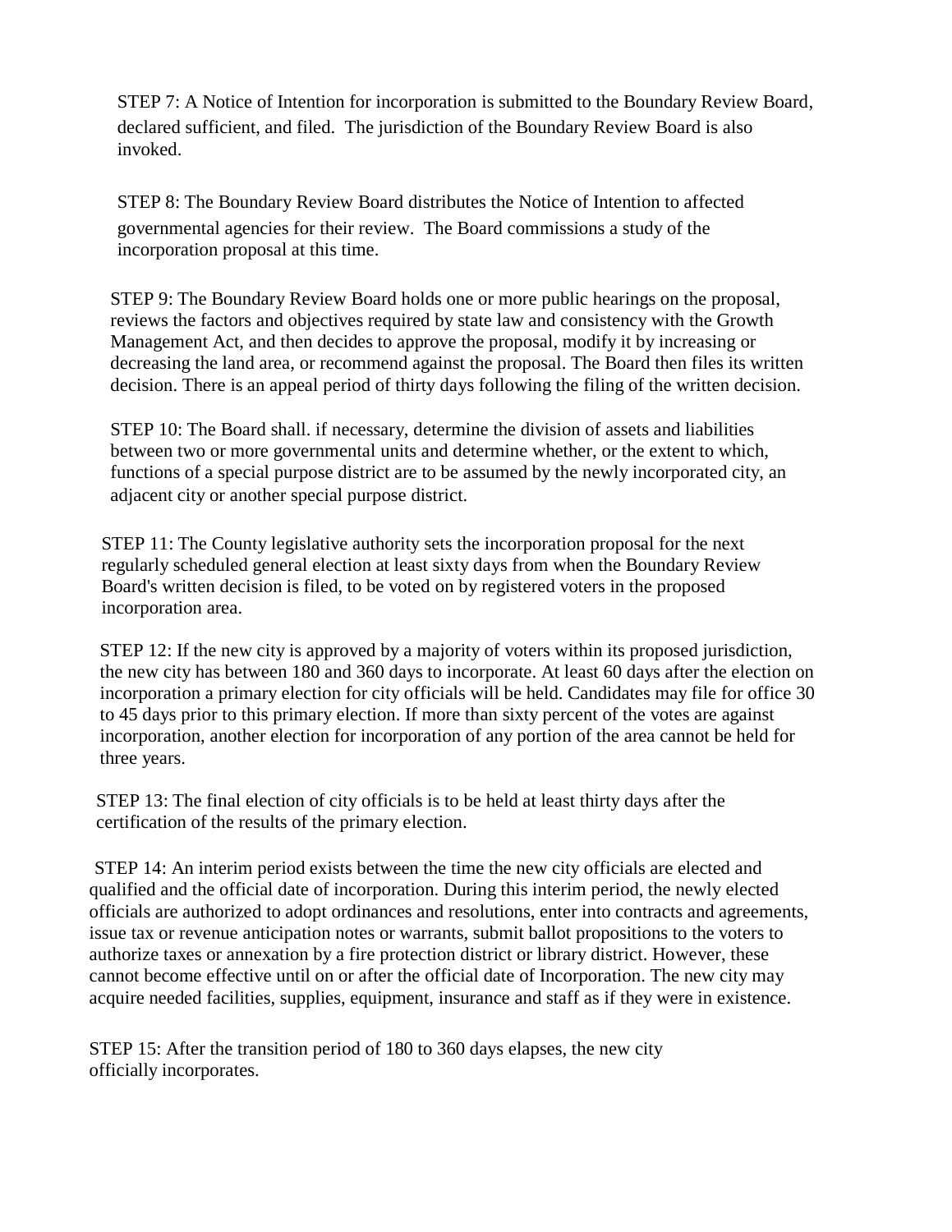# **Annexation Process for Fire Districts**

RCW 52.04.031- .051 is the Washington State Law which describes the process for the petition method of annexation for fire districts. This process is outlined below for fire districts in (YOUR) County including the SEPA (RCW 43.21C) and Boundary Review Board (RCW 36.93) steps.

1) A petition is filed with the Board of Fire Commissioners containing:

- signatures of owners of not less than sixty percent of the land area,
- a legal description and map outlining the boundaries of the property to be annexed,
- the financial obligation, if any, to be assumed by the area to be annexed.

2) If the Board of Fire Commissioners accepts the petition, it then fixes a date for a public hearing, publishes a hearing notice in a newspaper, and posts three notices in the proposed annexation area.

3) At this time, the SEPA requirements for an Environmental Checklist and a Threshold Determination can be completed and sent to the Department of Ecology and affected agencies by the Fire District. There is a fourteen-day comment period.

4) The Board of Fire Commissioners holds the public hearing, accepts testimony, closes the public hearing and then determines whether to accept the area for annexation and any financial obligation the area will assume. An Intent to Annex Resolution can be signed by the Board of Fire Commissioners.

5) A Notice of Intention is then filed with the Boundary Review Board. An agency with a concern about the annexation has 45 days to request a public hearing before the Boundary Review Board. If there is a hearing, the Boundary Review Board may approve, modify, divide assets and functions, or deny the proposal. If there is no hearing before the Boundary Review Board, and the Notice of Intention is complete, the Notice of Intention is approved by operation of law after the 45-day period elapses.

5) The Boundary Review Board then sends to the Fire District, either its written Hearing Decision or a Certification of the Expiration of the 45-Day Period.

6) The Board of Fire Commissioners then adopts a final resolution officially annexing the area (including any modifications that the Boundary Review Board has made).

7) This Final Resolution and a recording fee are sent to the Boundary Review Board Office.

8) The Boundary Review Board Director will verify that the legal description is the same as approved by the Boundary Review Board and will record one copy with the (YOUR) County Auditor and file two copies with the (YOUR) County Assessor and one with the (YOUR) County Board of Commissioners.

9) The Boundary Review Board then changes official maps and notifies the various county Departments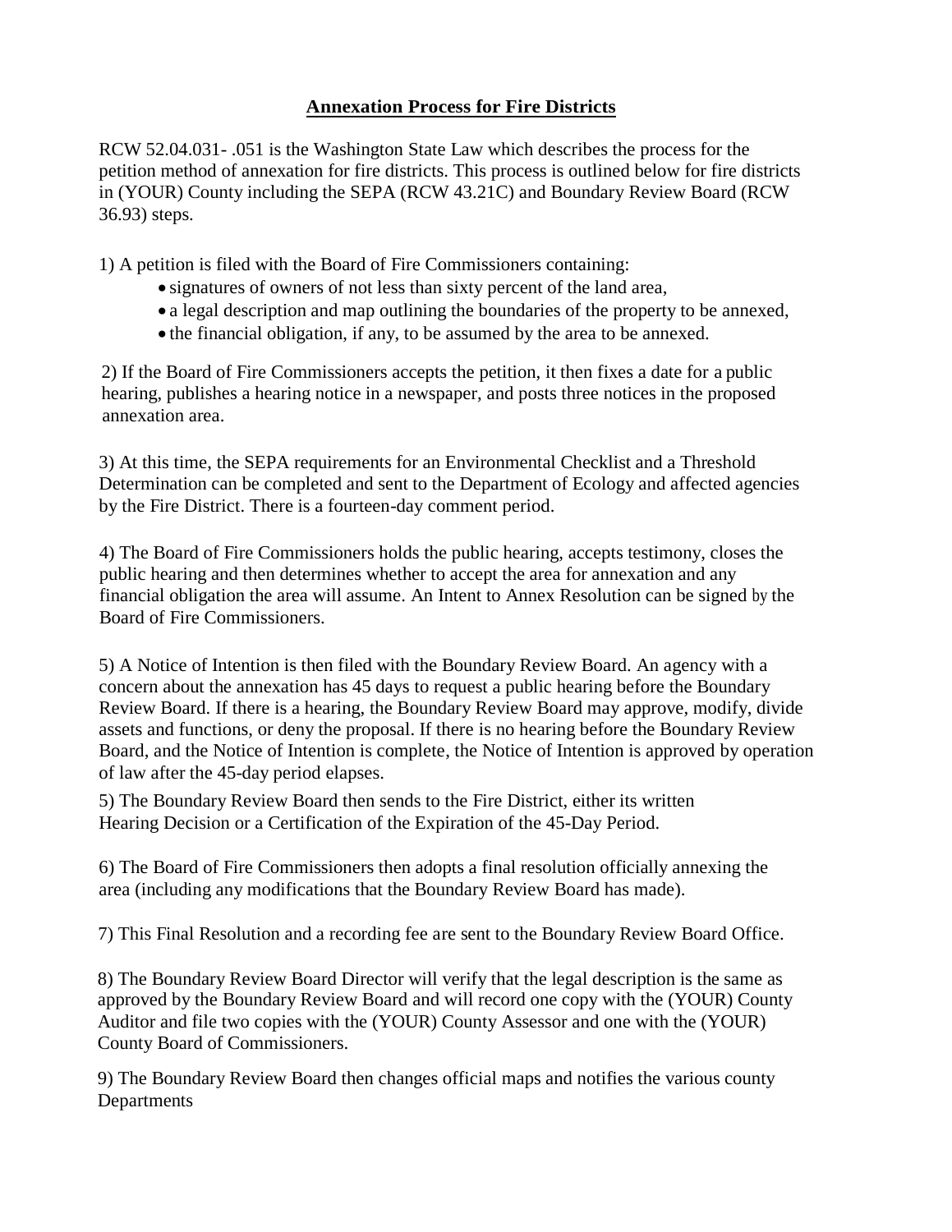# **PARTIAL MERGER PROCESS FOR FIRE DISTRICTS**

The transferring of property from one fire protection district to another for purposes of better fire protection is considered a "partial Merger" (RCW 52.06.090). The fire district gaining the territory is the merger district; the fire district losing the territory is the merging district as defined in RCW 52.6.010.

RCW 52.06 is the Washington State law which describes the process for a fire district to merge with another adjacent fire district. This process is outlined below for fire districts in (YOUR) County including the SEPA (RCW 43.21C) and Boundary Review Board (RCW 36.93) steps.

- 1) There are two ways to initiate the partial merger process according to RCW 52.06.090:
	- A petition to merge, signed by the majority of the commissioners of the merging district, is filed with the commissioners of the merger district; OR
	- A petition signed by not less than fifteen percent of the registered voters residing in the area to be merged is filed with the commissioners of the merging districts. According to the (YOUR) County Elections Department, If there are no registered voters in an area, an election cannot be held and therefore, property owners can sign the petition.

2) The commissioners of the merging district approve or deny the registered voters/property owners petition if the second method of petition is used,

3) With either method, the petition is presented to the commissioners of the merger district.

4) At this time, the SEPA requirements for an Environmental Checklist and a Threshold Determination can be completed and sent to the Department of Ecology and affected agencies by the merger district. There is a fourteen-day comment period.

5) After review of the SEPA comments, the commissioners of the merger district can approve or deny the petition.

6) In the event, that either board of fire commissioners does not approve the petition, the proposal may NOT be approved and will not be considered by the Boundary Review Board.

7) If both Fire Districts approve the petition a Notice of Intention is filed with the Boundary Review Board. An agency with a concern about the proposal has 45 days to request a public hearing before the Boundary Review Board. If there is a hearing, the Boundary Review Board may approve, modify, divide assets/functions or deny the petition. If the Notice of Intention is complete and there is no hearing before the Boundary Review Board, the Notice of Intention is approved by operation of law after the 45-day period elapses.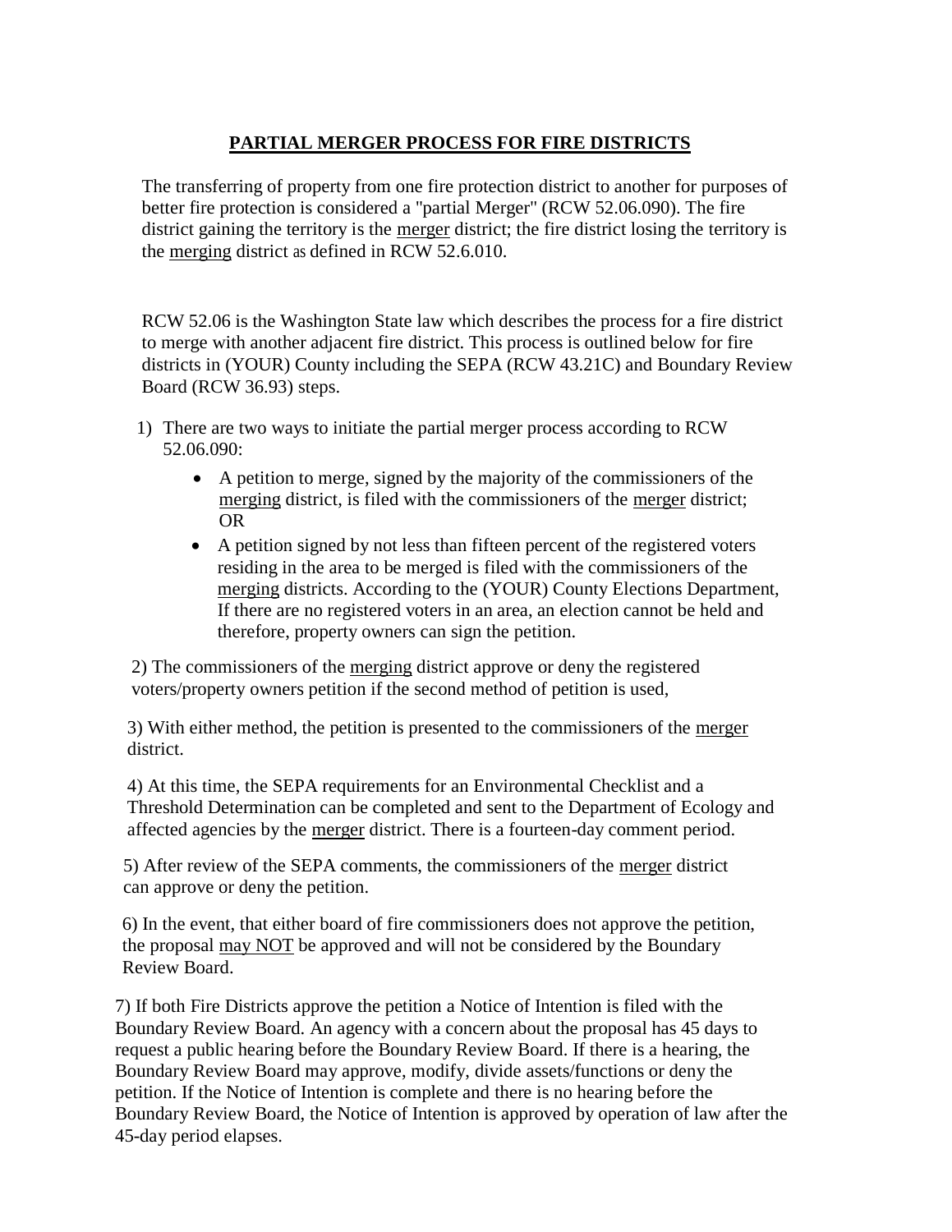8) The Boundary Review Board then sends to the merger Fire District, either its written Hearing Decision or a Certification of the Expiration of the 45-Day Period.

9) The matter is then set for an election unless sixty percent of the registered voters/property owners have signed the petition.

10) If approved in an election or if over sixty percent of the registered voters/property owners sign the petition, the Board of Fire Commissioners for the merger district adopts a final resolution officially including the area (including any modifications that the Boundary Review Board has made).

11) This Final Resolution and the recording fee are sent to the Boundary Review Board Office.

12) The Boundary Review Board Director will verify that the legal description is the same as approved by the Boundary Review Board and will record one copy with the (YOUR) County Auditor and file two copies with the (YOUR) County Assessor and one with the (YOUR) County Board of Commissioners.

13) The Assessor's Office then changes official maps and notifies the various county departments and affected agencies of the changed boundaries.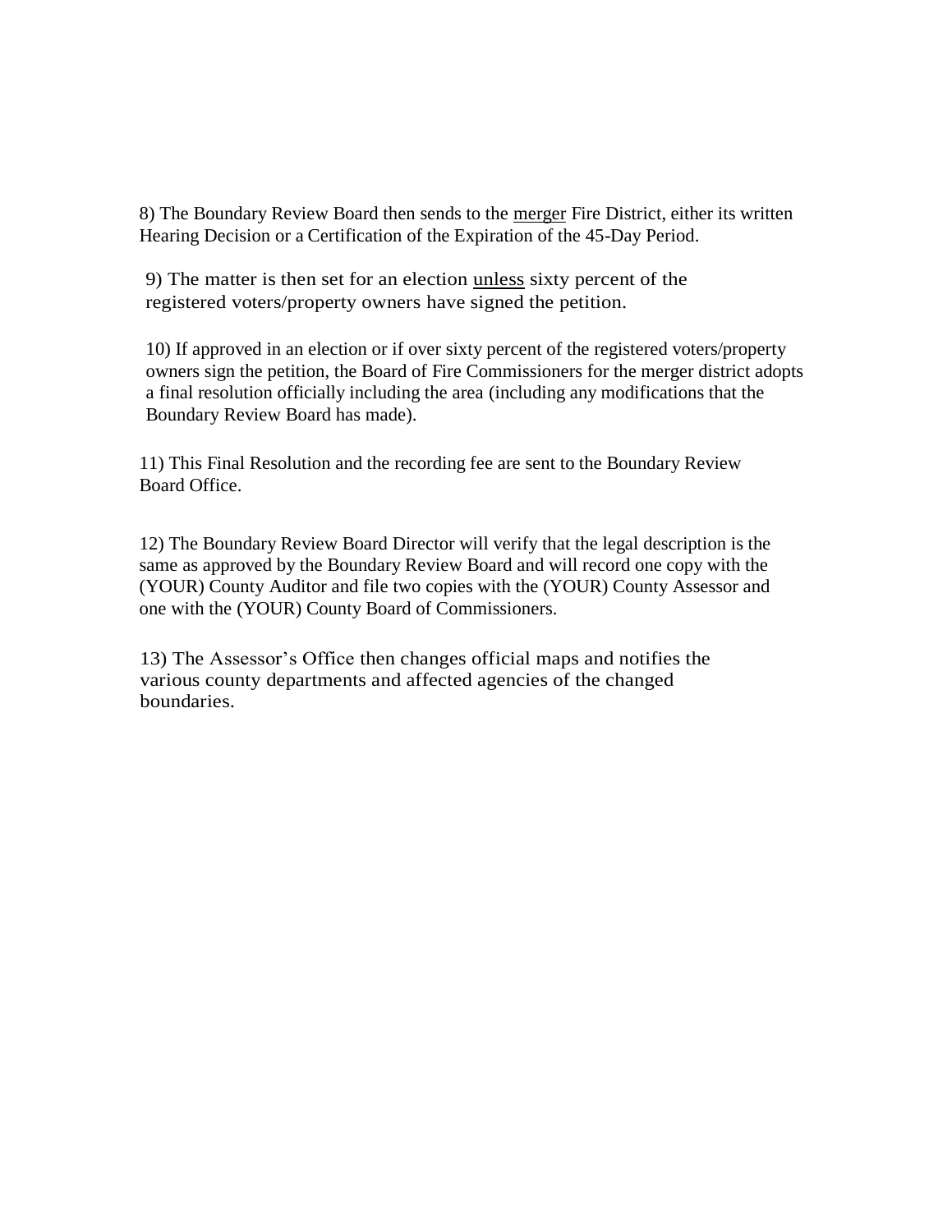### **Annexation of New Cities to Fire Districts**

RCW 52.04.161 is the Washington State Law which describes the process for the annexation of new cities to one or more fire districts. This process is outlined below for fire districts in (YOUR) County including the SEPA (RCW 43.21C) and Boundary Review Board (RCW 36.93) steps. Upon incorporation, the new city is deemed to be annexed to the fire districts and can remain a part of the fire districts for up to two years. After that period, the following steps must be taken to continue the annexation:

1) The legislative authority of a city or town adopts an ordinance stating:

- An intent to join the fire district and
- Finding that the public interest is served.

2) If the Boards of Fire Commissioners of each district concur with the annexation, the SEPA requirements for an Environmental Checklist and a Threshold Determination are completed and sent to the Department of Ecology and affected agencies by the Fire District. There is a fourteen-day comment period.

3) A Notice of Intention is then filed with the Boundary Review Board. An agency with a concern about the annexation has 45 days to request a public hearing before the Boundary Review Board. If there is a hearing, the Boundary Review Board may approve, modify, divide assets and functions, or deny the proposal. If there is no hearing before the Boundary Review Board and the Notice of Intention is complete, the Notice of Intention is approved after the 45 day period elapses by operation of law.

4) The Boundary Review Board then sends to the Fire District, either its written Hearing Decision or a Certification of the Expiration of the 45-Day Period and forwards to the Board of County Commissioners the matter to be set for the next election not less than forty-five days from the final decision of the Boundary Review Board.

5) If approved by voters, the Boards of Fire Commissioners submit the documentation and a recording fee to the Boundary Review Board Office.

6) The Boundary Review Board Director verifies that the legal description is the same as approved by the Boundary Review Board and records one copy with the (YOUR) County Auditor and file two copies with the (YOUR) County Assessor and one with the (YOUR) County Board of Commissioners.

7) The County Assessor then changes official maps and notifies the various county departments and affected agencies of the changed boundaries.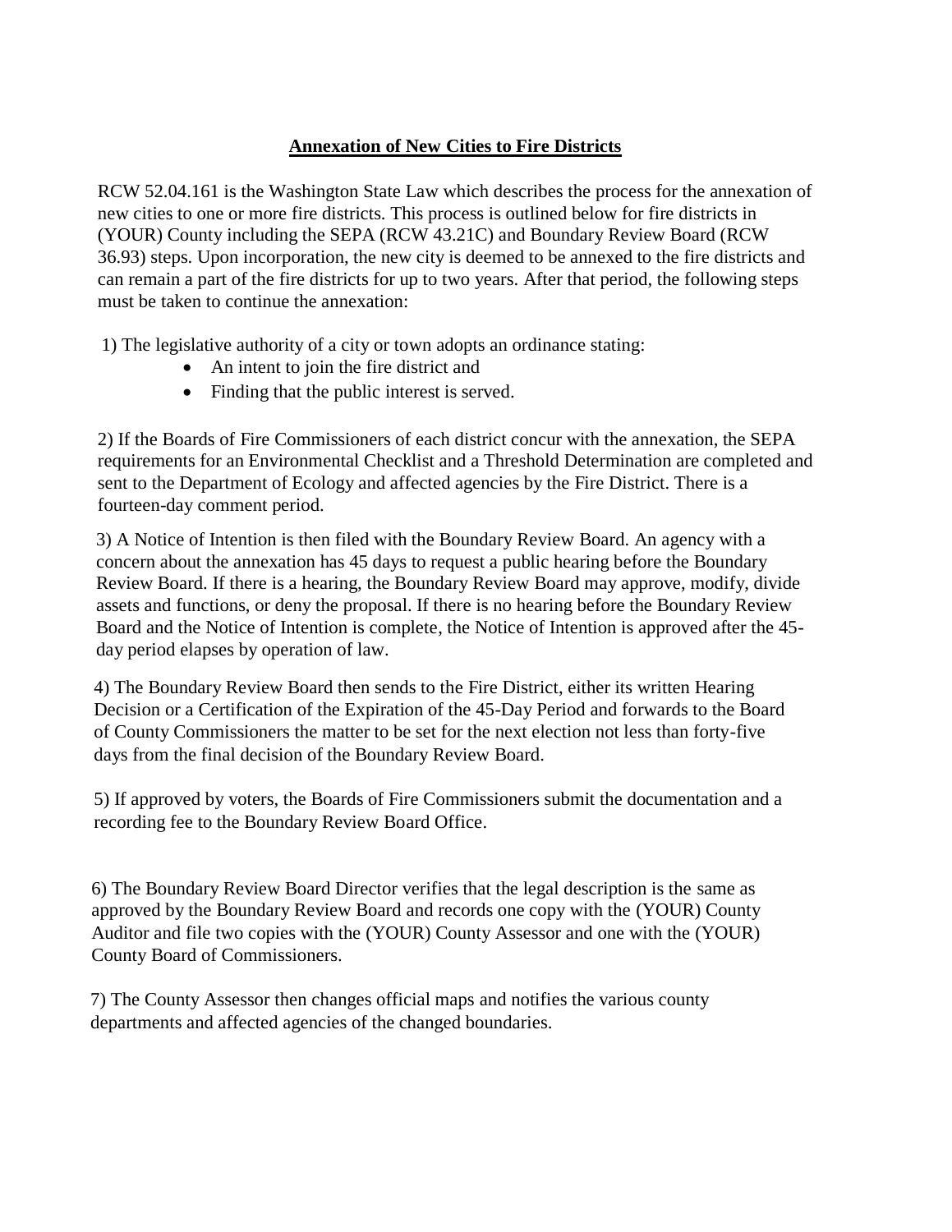### **Annexation of Adjacent Cities of Less than 100,000 to Fire Districts**

RCW 52.04.061 is the Washington State Law which describes the process for the annexation of adjacent cities and towns to a fire district. This process is outlined below for fire districts in (YOUR) County including the SEPA (RCW 43.21C) and Boundary Review Board (RCW 36.93) steps.

1) The legislative authority of a city or town adopts an ordinance stating:

- An intent to join the fire district and
- Finding that the public interest is served.

2) If the Board of Fire Commissioners of the district concurs with the annexation, the SEPA requirements for an Environmental Checklist and a Threshold Determination are completed and sent to the Department of Ecology and affected agencies by the Fire District. There is a fourteen-day comment period.

3) A Notice of Intention is then filed with the Boundary Review Board. An agency with a concern about the annexation has 45 days to request a public hearing before the Boundary Review Board. If there is a hearing, the Boundary Review Board may approve, modify, divide assets and functions, or deny the proposal. If the Notice of Intention is complete and there is no hearing before the Boundary Review Board, the Notice of Intention is approved after the 45-day period elapses by operation of law.

4) The Boundary Review Board then sends to the Fire District, either its written Hearing Decision or a Certification of the Expiration of the 45-Day Period.

S) The Fire District adopts a Resolution requesting an election on the matter of the Board of County Commissioners. The Boundary Review Board Director will verify that the legal description is the same as approved by the Boundary Review Board.

6) The County Commissioners adopt a Resolution calling for a special election to be held in the city or town and In the fire district at the next regularly scheduled election date not less than 4S days from the Fire District's Resolution requesting the election.

7) The County Auditor sends to all parties including the Boundary Review Board the ballot results.

8) If approved by voters, the Boundary Review Board Director transmits official maps, records one copy with the County Auditor and files two copies with the County Assessor and one with the County Board of Commissioners, and notifies the various county departments and affected agencies of the changed boundaries.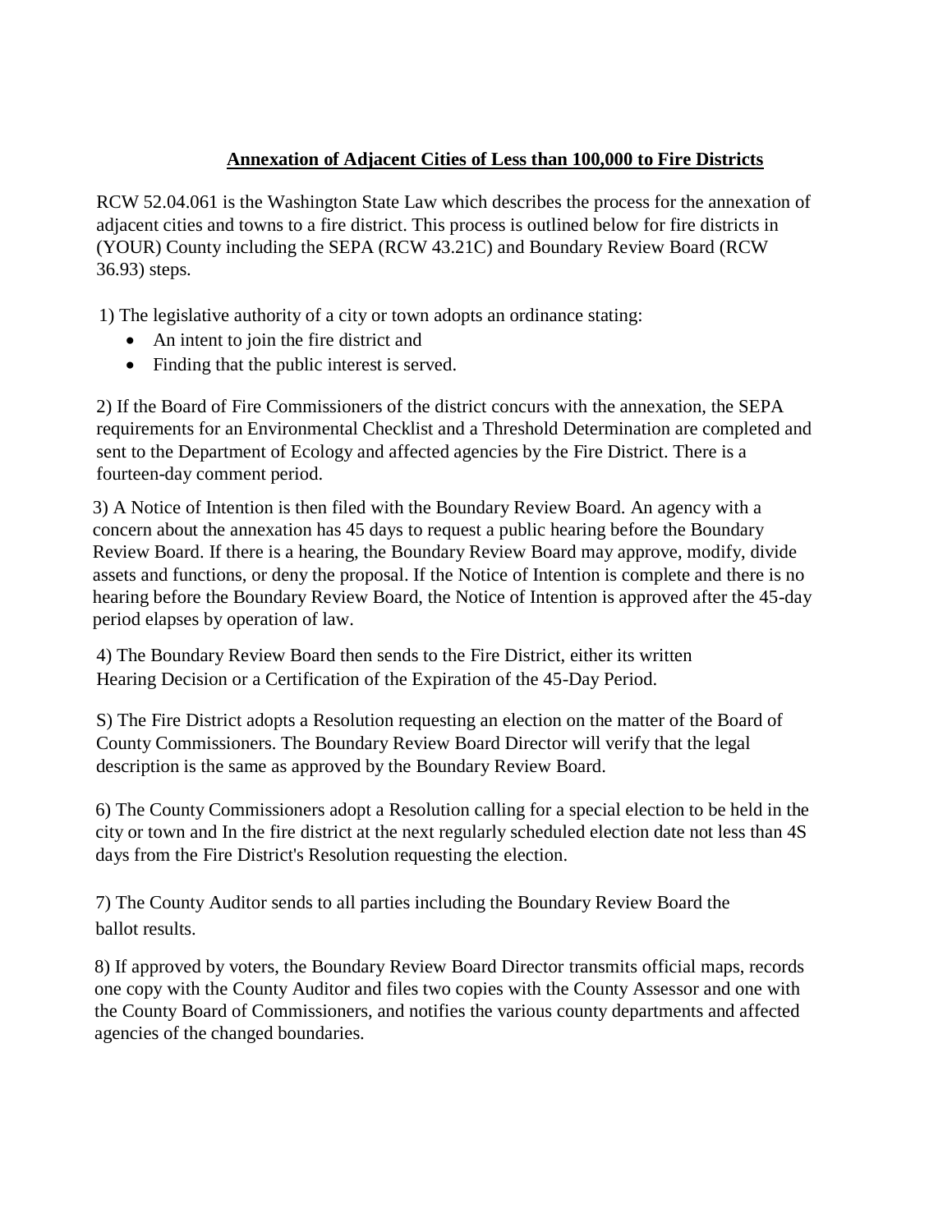### **Water-Sewer District Annexation**

RCW 57.24.070 is the Washington State Law which describes the process for the petition method of annexation for water-sewer districts. This process is outlined below for water-sewer districts in (YOUR) County including the SEPA (RCW 43.21Cj and Boundary Review Board (RCW 36.93) steps.

1) A petition is filed with the Board of Directors of the Water-Sewer District containing:

- signatures of owners of not less than sixty percent of the land area, and
- a legal description and plat outlining the boundaries of the property to be annexed.

2) If the Board of Directors accepts the petition, it then fixes a date for a public hearing, publishes a hearing notice in a newspaper, and posts three notices in the proposed annexation area.

3) The Board of Directors or staff of the Water-Sewer District prepare an environmental checklist and issue a Determination of Non-significance. Copies are sent to the Department of Ecology and affected agencies.

4) After receiving comments on the environmental checklist, the Board of Directors holds the public hearing, accepts testimony, closes the public hearing and then determines whether to accept the area for annexation. An Intent to Annex resolution is signed by the Board of Directors.

5) A Notice of Intention is then filed with the Boundary Review Board. A copy is sent to the County Commissioners for review. The County Commissioners through its designee, (YOUR) County Long Range Planning, then send to the Boundary Review Board a report of its approval or disapproval with its findings.

6) An affected entity has 45 days to request a public hearing before the Boundary Review Board. If there is a hearing, the Boundary Review Board may approve, modify and approve or deny the petition. If the Notice of Intention is complete and there is no hearing before the Boundary Review Board, the Notice of Intention is approved by operation of law after the 45 day period elapses.

7) The Boundary Review Board then sends to the Water-Sewer District, either its written Hearing Decision or a Certification of the Expiration of the 45-Day Period or the Waiver of the 45-Day Period.

8) The Board of Directors then adopts a resolution officially annexing the area (including any modifications that the Boundary Review Board has made).

9) This Final Resolution and the County Auditor recording fee are sent to the Boundary Review Board Office.

10) The Boundary Review Board Director will verify that the legal description is the same as approved by the Boundary Review Board and will record one copy with the County Auditor and file two copies with the County Assessor and one with the County Board of Commissioners.

11) The Boundary Review Board then transmits the resolution with a legal description and map of the changed boundaries to the various county departments and affected agencies.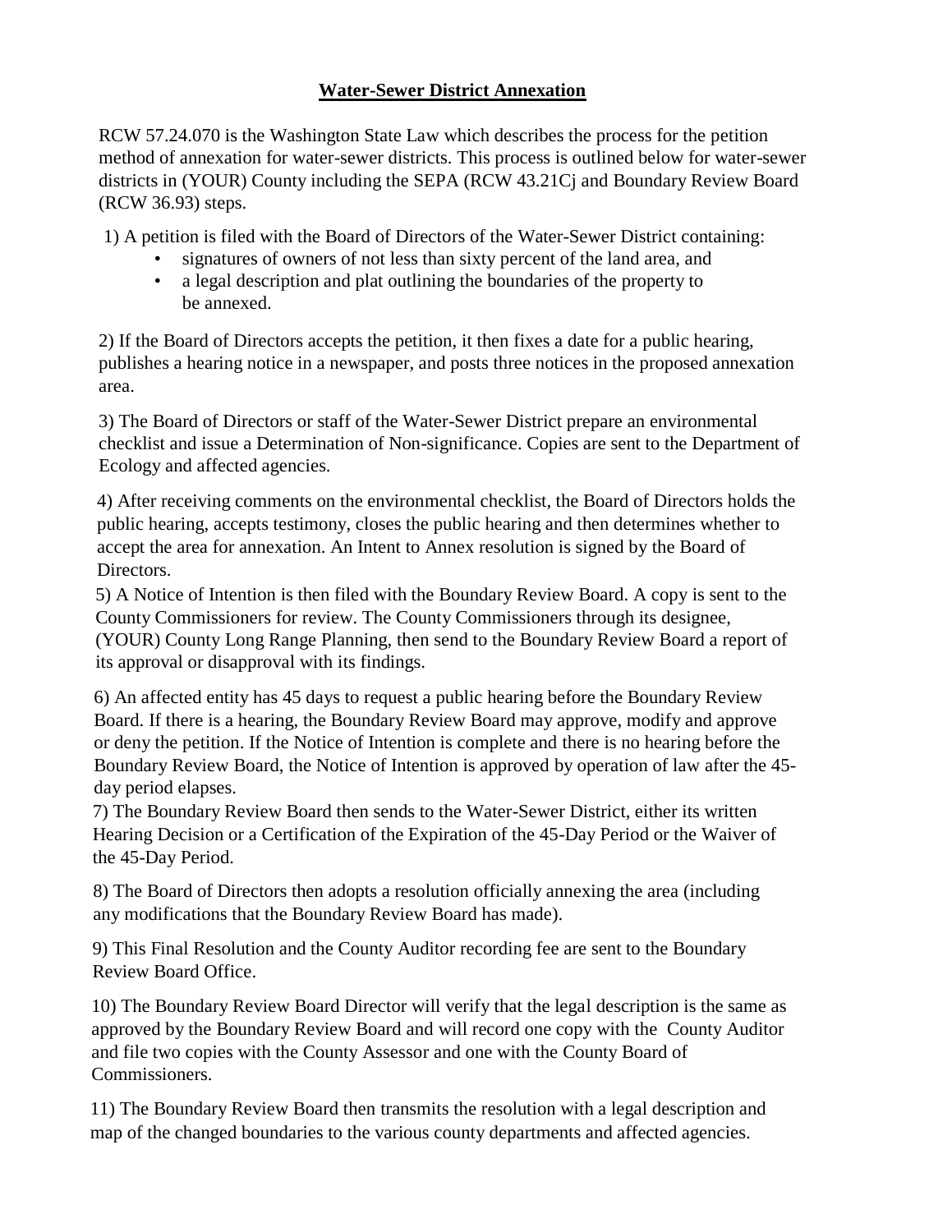# **Formation Process for Water-Sewer Districts**

RCW 57.04 is the Washington State Law which describes the process for the formation of water-sewer districts This process is outlined below for water-sewer districts in (YOUR) County including the SEPA (RCW 43.21C) and Boundary Review Board (RCW 36.93) steps.

1) A petition is filed with the County Auditor containing:

- reasons for the creation of the district;
- boundaries of the district:
- conducive to public health, convenience, and welfare and benefit property;
- name of the district;
- property tax levy assessment, if any;
- signatures of ten percent of the registered voters.

2) The County Auditor will verify the signatures on the petition within ten days and transmit it and a Certificate of Sufficiency to the Board of County Commissioners.

3) The Board of County Commissioners publishes once a week for at least two weeks in newspapers of general circulation in the proposed district a) notice of the receipt of the petition, b) the time of the meeting, and c) boundaries of the proposed district.

4) The Board of County Commissioners prepares an environmental checklist and issues a Determination of Non-significance. Copies are sent to the Department of Ecology and affected agencies.

5) After receiving comments on the environmental checklist, the Board of County Commissioners holds a public hearing, accepts testimony, closes the public hearing, and then determines whether to the proposed district will be conducive to the public health, welfare, and convenience and be of special benefit to the land within the district. The findings of the public hearing are forwarded to the Boundary Review Board.

6) A Notice of Intention is filed with the Boundary Review Board. A copy is sent to the County Commissioners and all affected agencies for review.

7) An affected entity has 45 days to request a public hearing before the Boundary Review Board. If there is a hearing, the Boundary Review Board may approve, modify and approve, or deny the petition. If the Notice of Intention is complete and there is no hearing before the Boundary Review Board, the Notice of Intention is approved by operation of law after the 45 day period elapses.

8) If the Board of County Commissioners disapproves the proposal or if an affected agency requests review, a public hearing before the Boundary Review Board is held. The Boundary Review Board advertises and conducts a public hearing and files its written decision within 120 days of the request.

9) The Boundary Review Board then sends to the Board of County Commissioners, either its Written Hearing Decision or a Certification of the Expiration of the 45-Day Period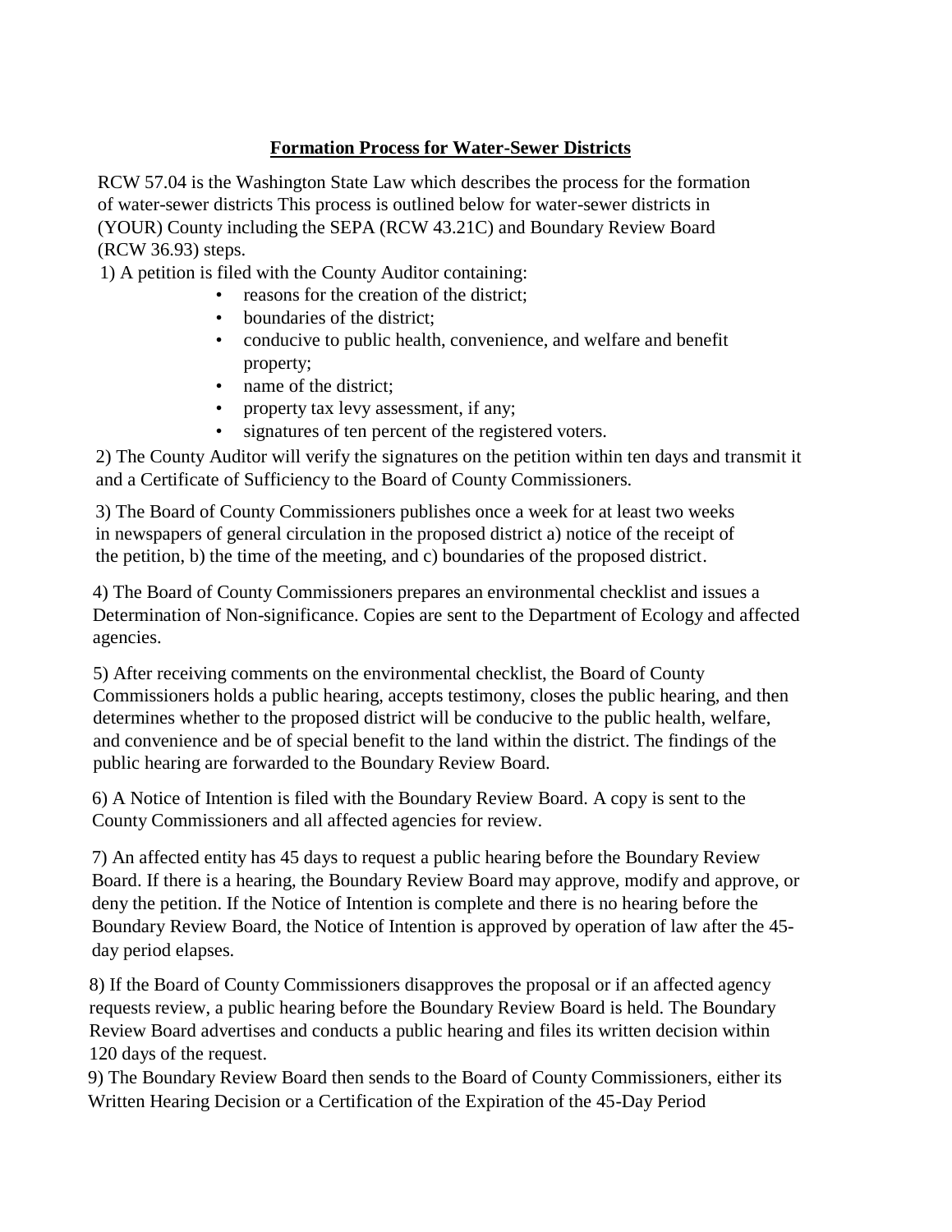10) If not denied by the Boundary Review Board, the Board of County Commissioners adopts a resolution calling for a special election falling more than 45 days after the resolution is presented.

11) The Board of County Commissioners publishes notice of the election for four successive weeks in a newspaper of general circulation in the proposed district and posts notice in ten places for ten days stating a) the hours that the polls are open, b) the boundaries of the district, and c) the object of the election.

12) If a single-year excess levy is to be proposed, a separate ballot measure is also presented to the voters.

13) The election is conducted and within ten days a canvass of the returns is made. If a majority of those voting approve the formation of the district, the district becomes a municipal corporation and the name of the district is set as the one proposed on the petition.

14) A copy of the canvass of returns is transmitted to the Boundary Review Board office and, if approved, that office sends the election results with a legal description and map of the new boundaries to the county departments and affected agencies.

15) Expenses incurred by the County for the formation of the district may be required to be repaid to the County, if permitted by law, if the district is formed.